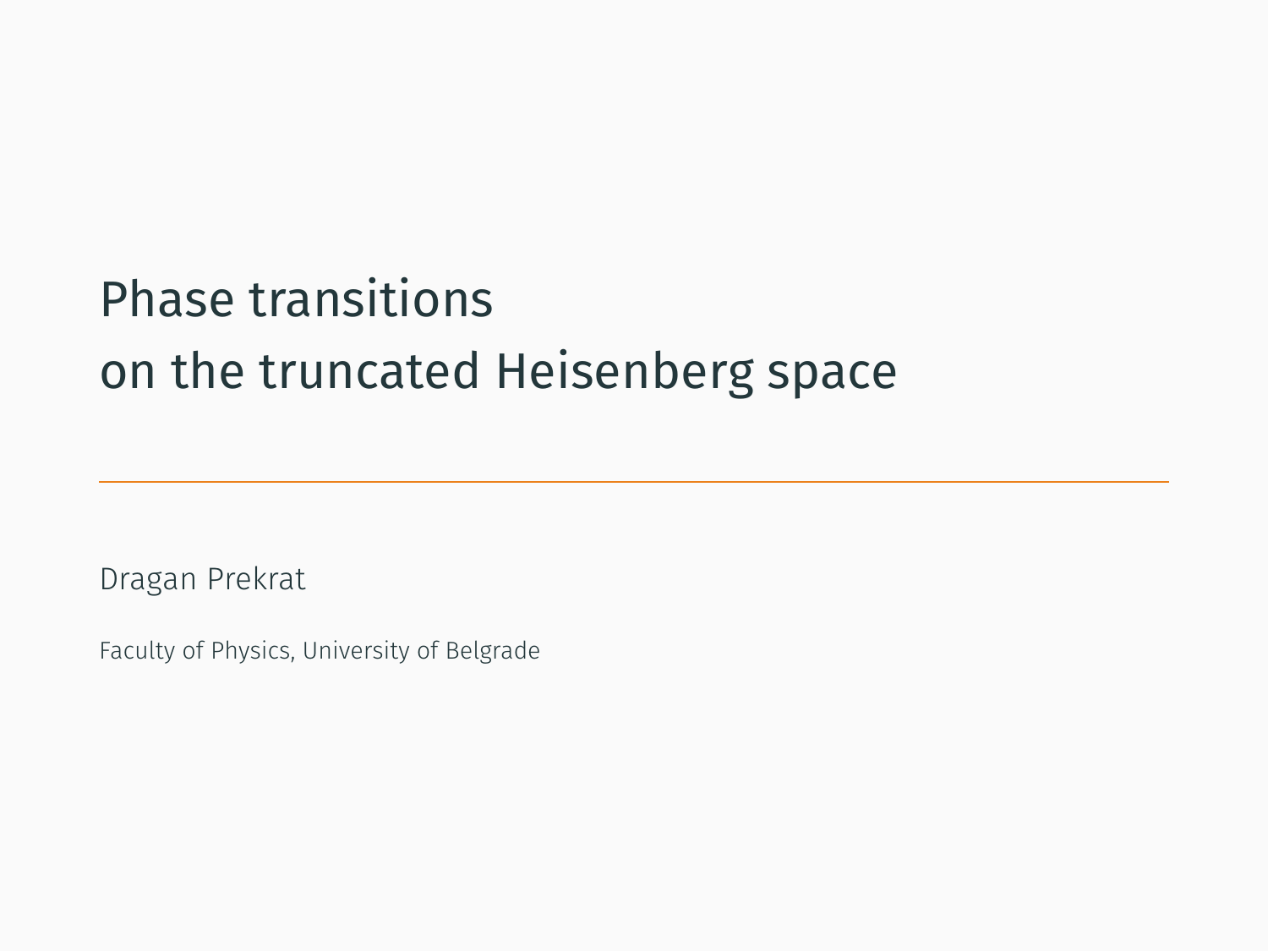# Table of Contents

1. Introduction and motivation: Renormalizability on non-commutative spaces

- 2. Phase structure of the scalar model on  $\mathfrak{h}^{\mathrm{tr}}$
- 3. First results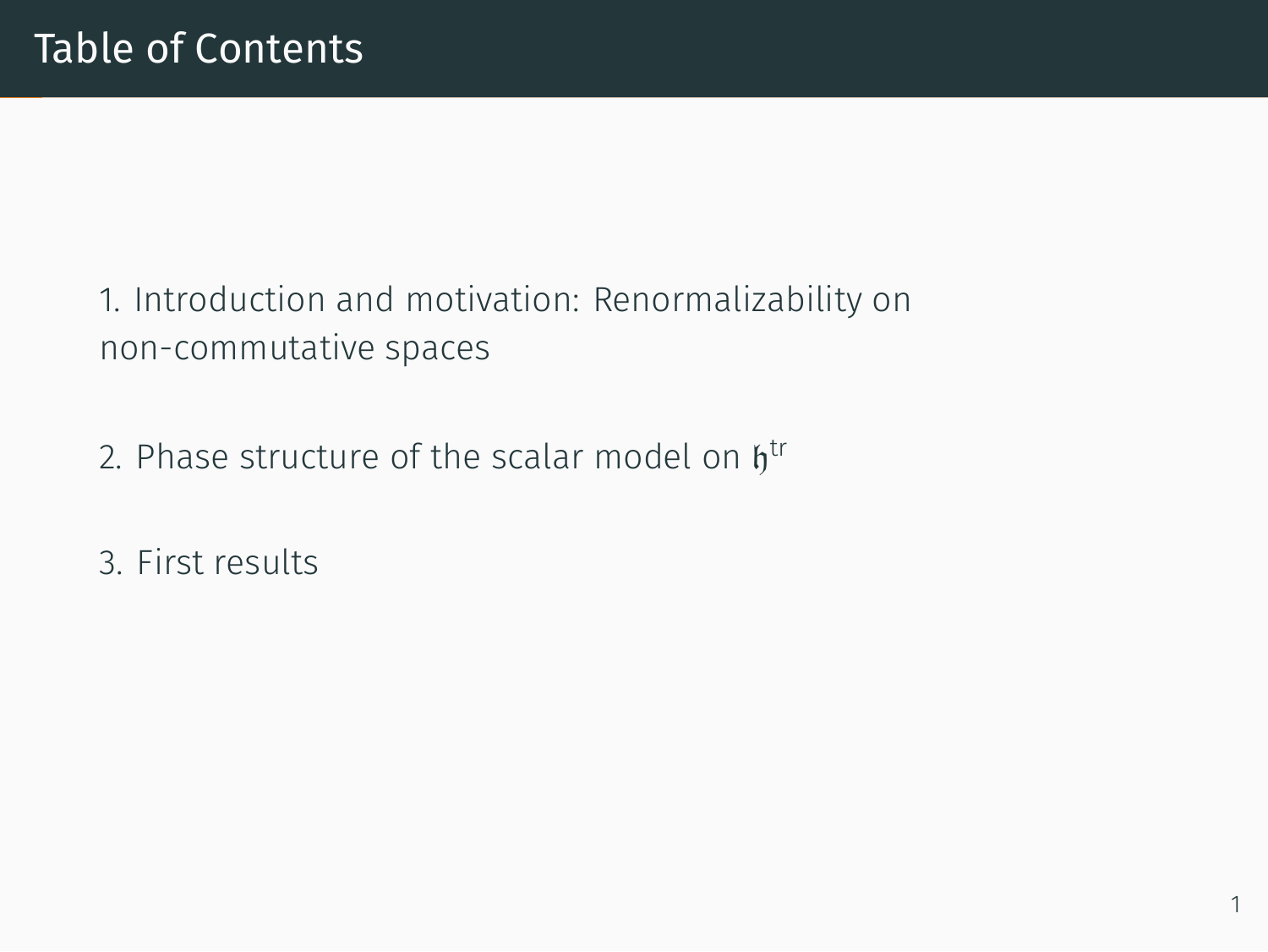Introduction and motivation: Renormalizability on non-commutative spaces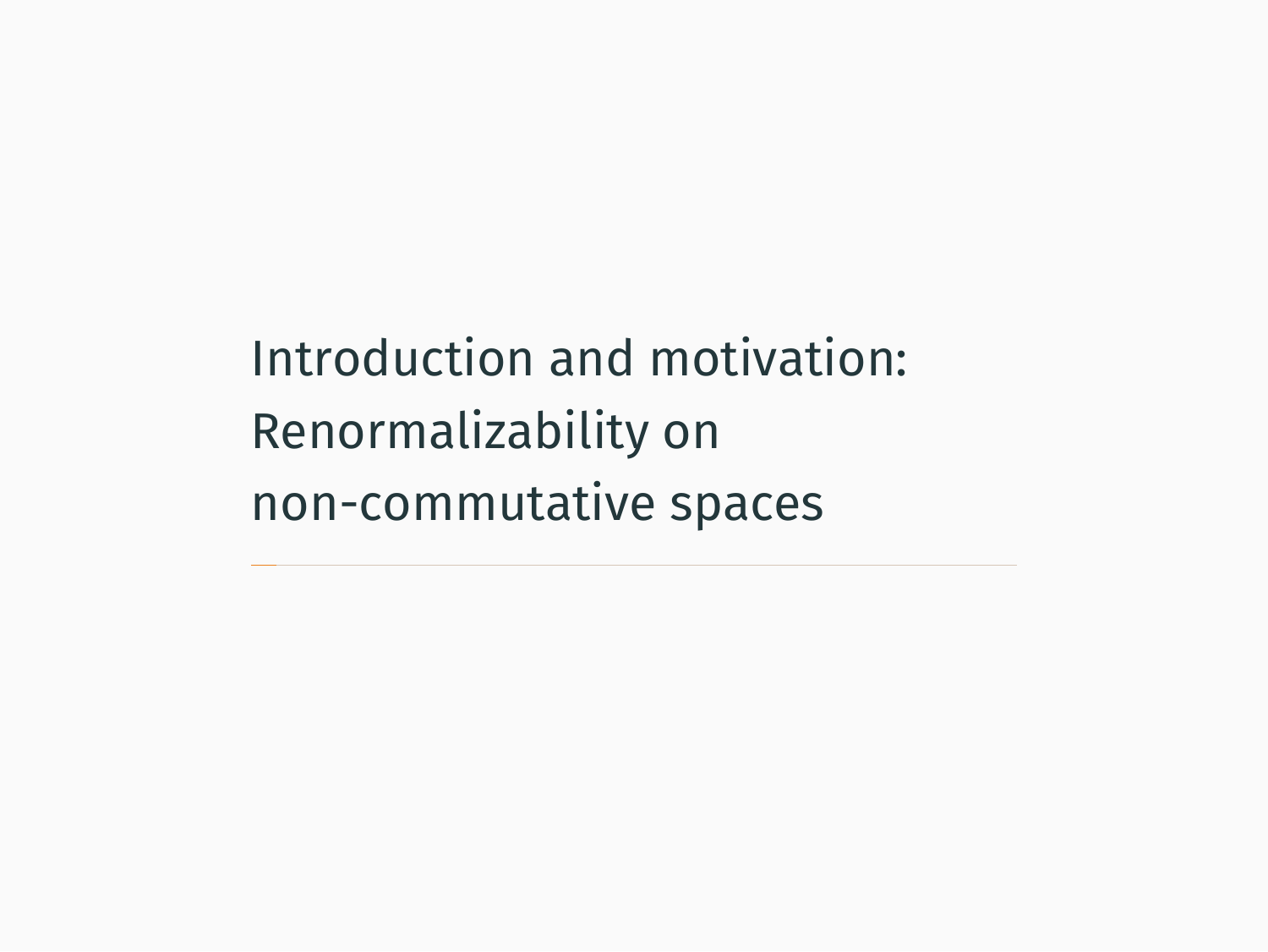- problem: UV divergences in QED
- solution 1: momentum/energy UV cutoff
- uncertainty relations: max momentum *⇒* min distance
- Lorenz-invariant coordinate quantization (Snyder '47)
- $\cdot$  solution 2: renormalization
- but GR is not renormalizable
- field localization leads to black hole formation
- NC coordinates *⇒* min uncertainty *⇒* space-time quantization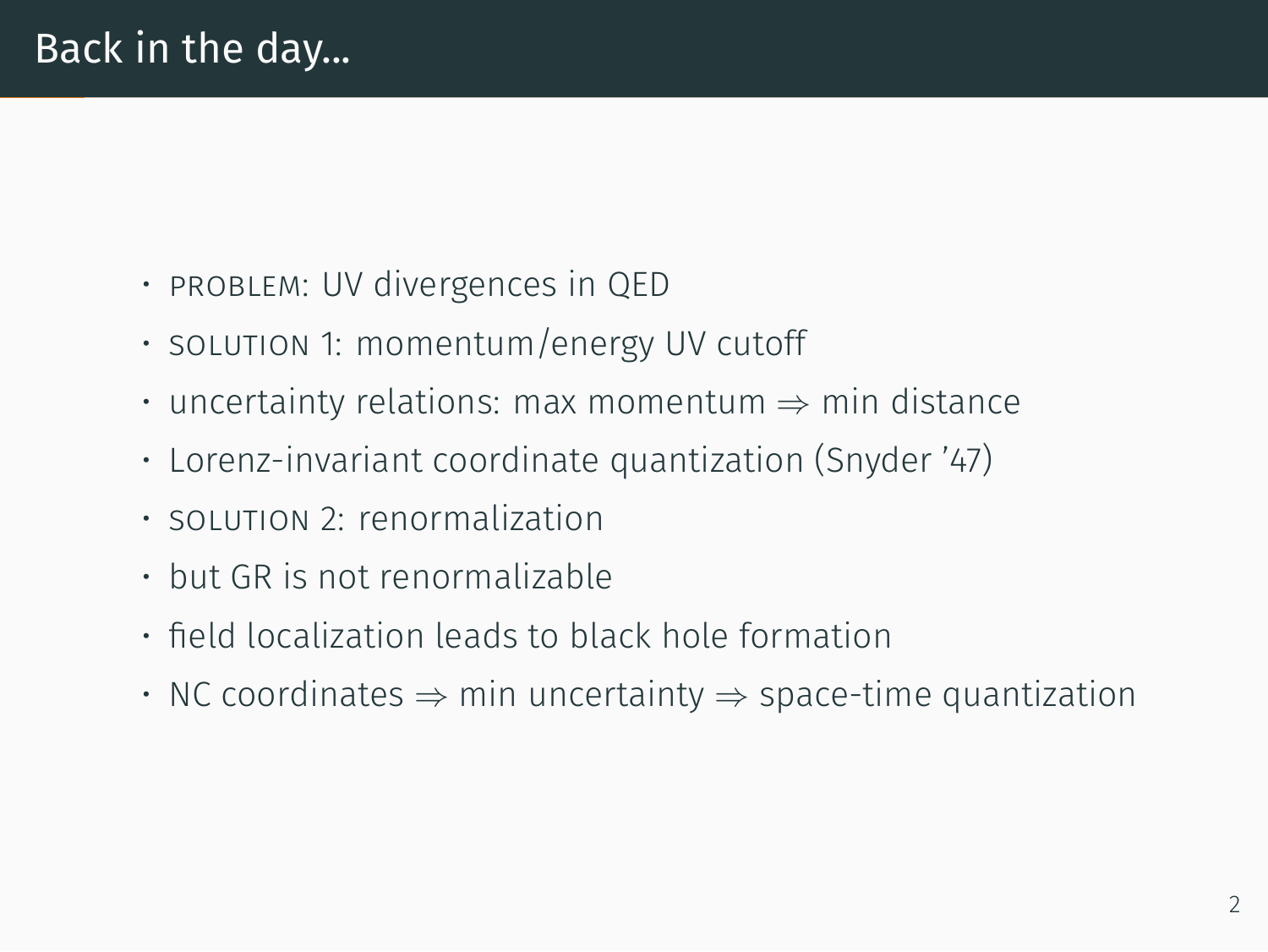#### Non-commutative geometry

- systematic study since the 90ies
- effective appearance: limits of string theory, quantum Hall effect
- PROBLEM: UV/IR mixing

$$
\Gamma_{\text{planar}}^{(1)} = \frac{1}{3} \int \frac{d^d k}{(2\pi)^d} \frac{1}{k^2 + m^2}
$$

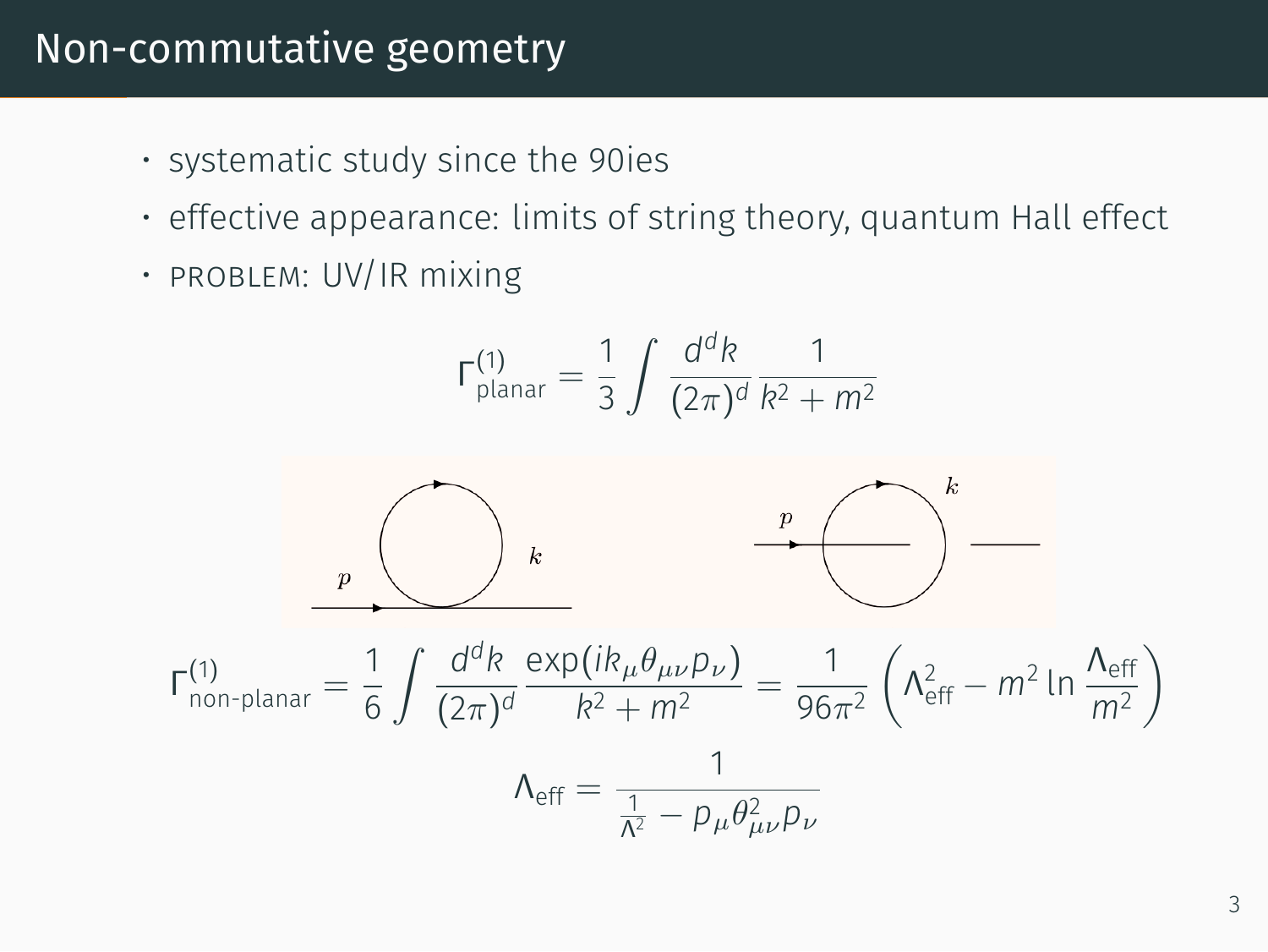#### GW model

• Grosse and Wulkenhaar '03

$$
S_{GW} = \int d^{2n}x \left( \frac{1}{2} \partial_{\mu} \phi \star \partial^{\mu} \phi + \frac{1}{2} \Omega^{2} (\tilde{x}_{\mu} \phi) \star (\tilde{x}^{\mu} \phi) + \frac{m^{2}}{2} \phi \star \phi + \frac{\lambda}{4!} \phi \star \phi \star \phi \star \phi \right)
$$

$$
\tilde{x}_{\mu} = 2(\theta^{-1})_{\mu\nu}x^{\nu}
$$

• Moyal *⋆* product

$$
(f_1 \star f_2)(x) = \exp\left(\frac{i}{2}\theta^{\mu\nu}\partial_{\mu}^{x_1}\partial_{\nu}^{x_2}\right)f_1(x_1)f_2(x_2)\Big|_{x_1=x_2=x}
$$

• NC coordinates

$$
[x_\mu \stackrel{\star}{,} x_\nu] = i\theta^{\mu\nu}
$$

• its renormalizability first studied in the matrix representation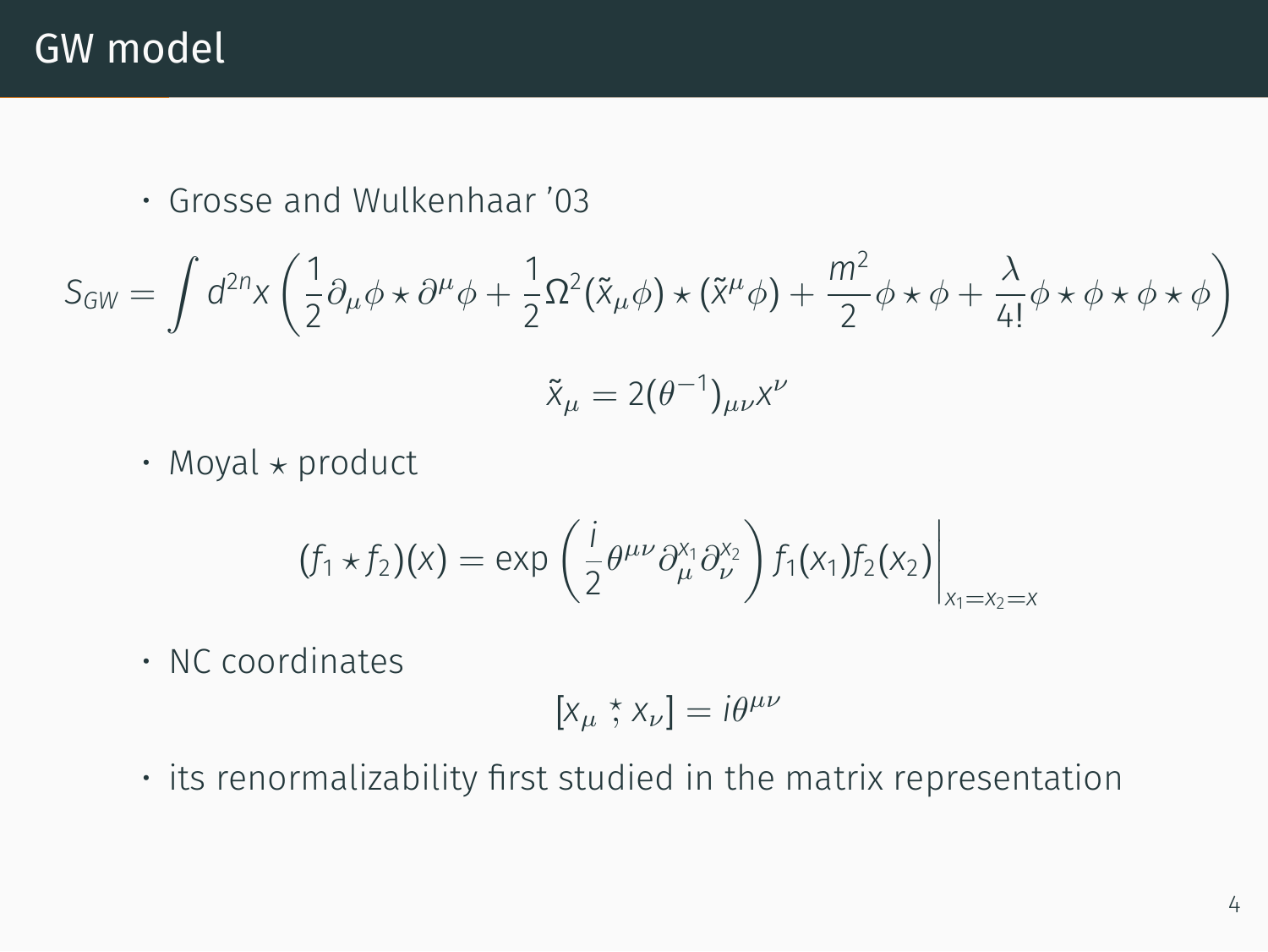$$
S_{GW} = \int d^{2n}x \left( \frac{1}{2} \partial_{\mu} \phi \star \partial^{\mu} \phi + \frac{1}{2} \Omega^{2} (\tilde{x}_{\mu} \phi) \star (\tilde{x}^{\mu} \phi) + \frac{m^{2}}{2} \phi \star \phi + \frac{\lambda}{4!} \phi \star \phi \star \phi \star \phi \right)
$$

- GW model is (super)renormalizable (Disertori et al. '07)
- harmonic potential grants renormalizability
- harmonic potential can be interpreted as curvature (Burić and Wohlgenannt '10)
- gravitation =*⇒* renormalization =*⇒* QFT?
- still no renormalizable noncommutative gauge model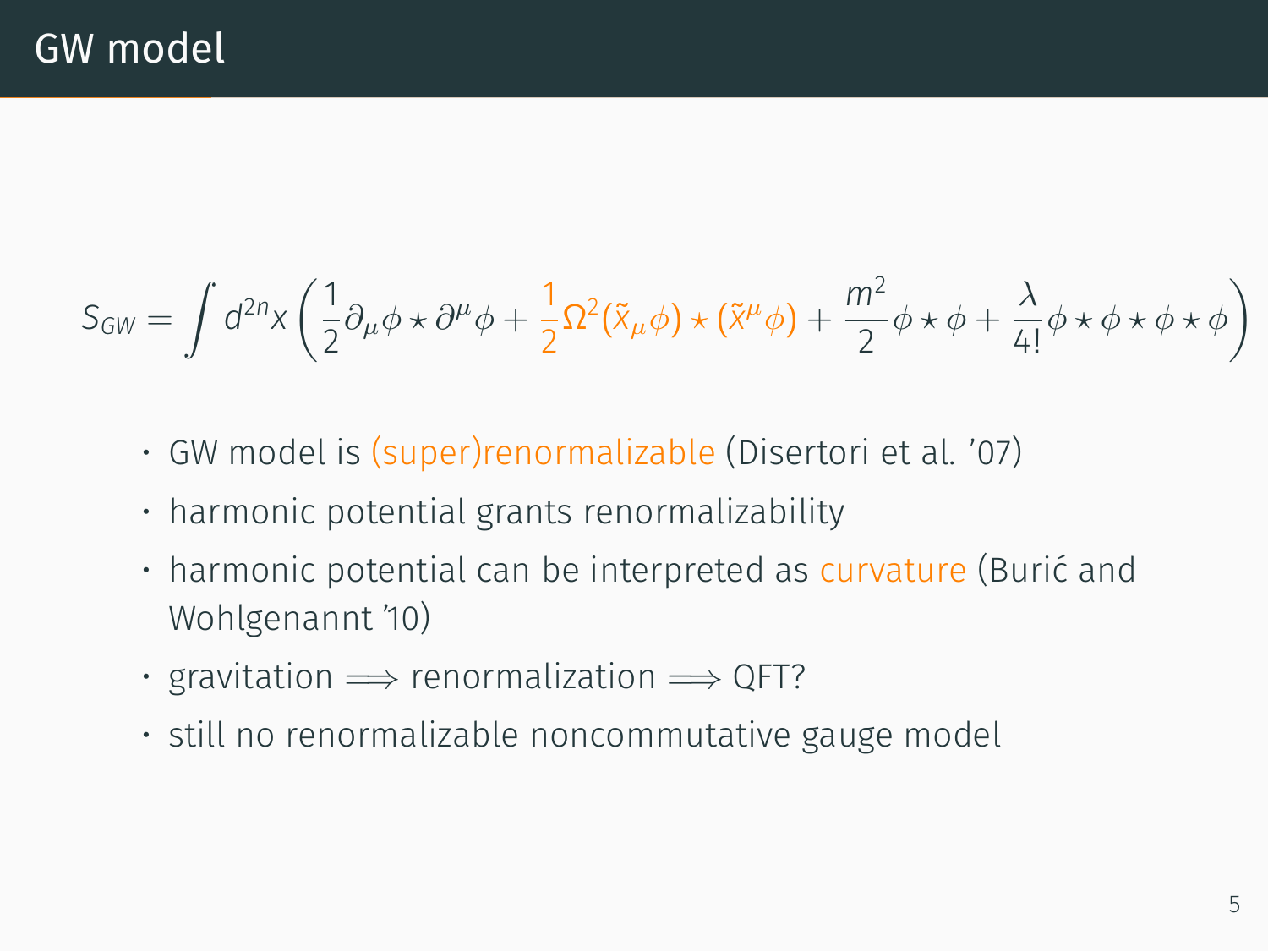$$
[X,Y]=i
$$

• infinite dim representation, *X →* +, *Y → −*:

$$
\frac{1}{\sqrt{2}}\begin{bmatrix} +1 & \pm\sqrt{2} \\ +\sqrt{2} & \pm\sqrt{3} \\ +\sqrt{3} & \ddots \end{bmatrix}
$$

1  $\mathbf{I}$  $\overline{1}$  $\overline{1}$  $\overline{1}$  $\overline{1}$  $\overline{1}$  $\overline{1}$  $\overline{1}$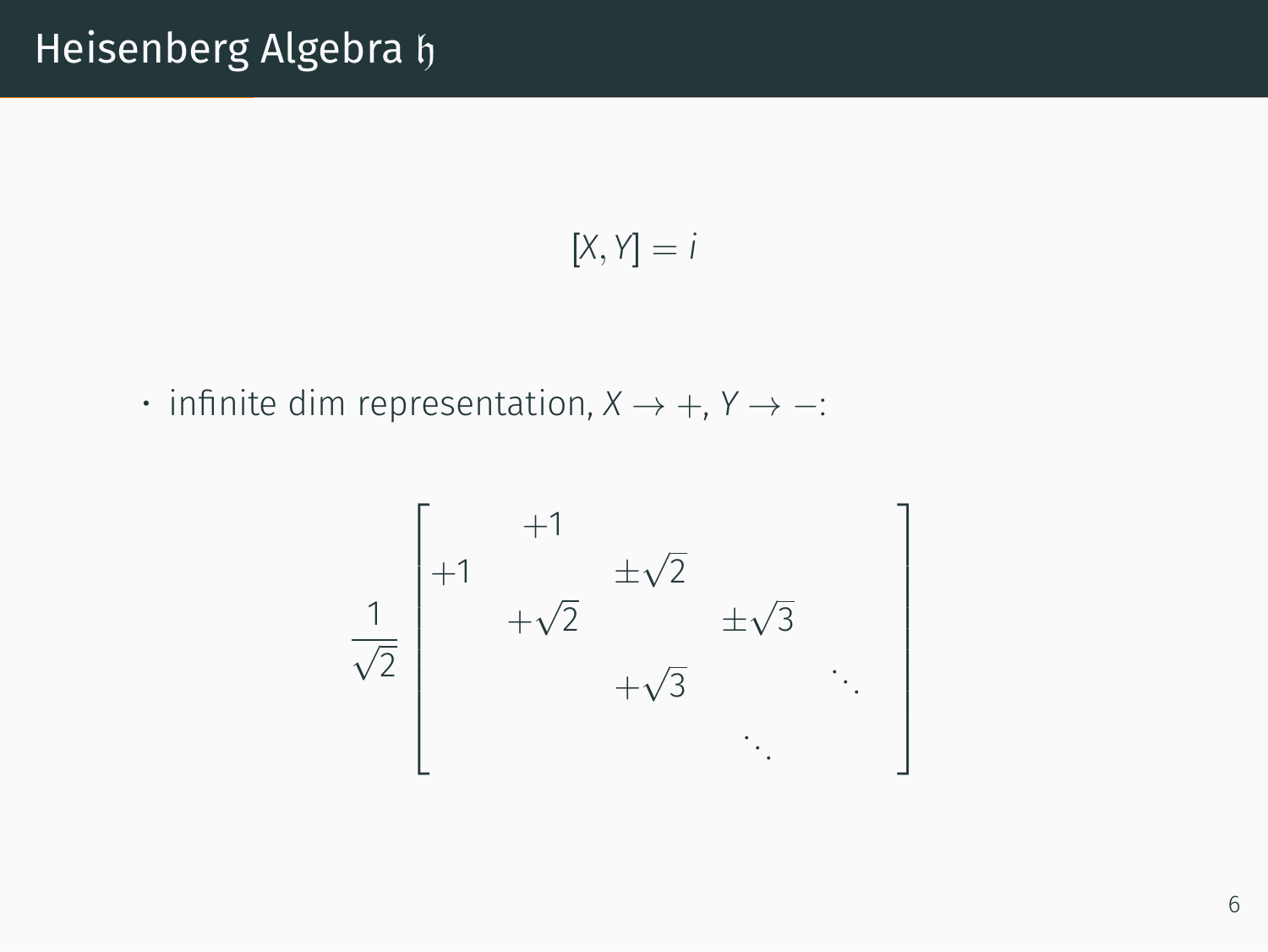$$
[X, Y] = i (1 - Z), \quad [X, Z] = i \{Y, Z\}, \quad [Y, Z] = -i \{X, Z\}
$$

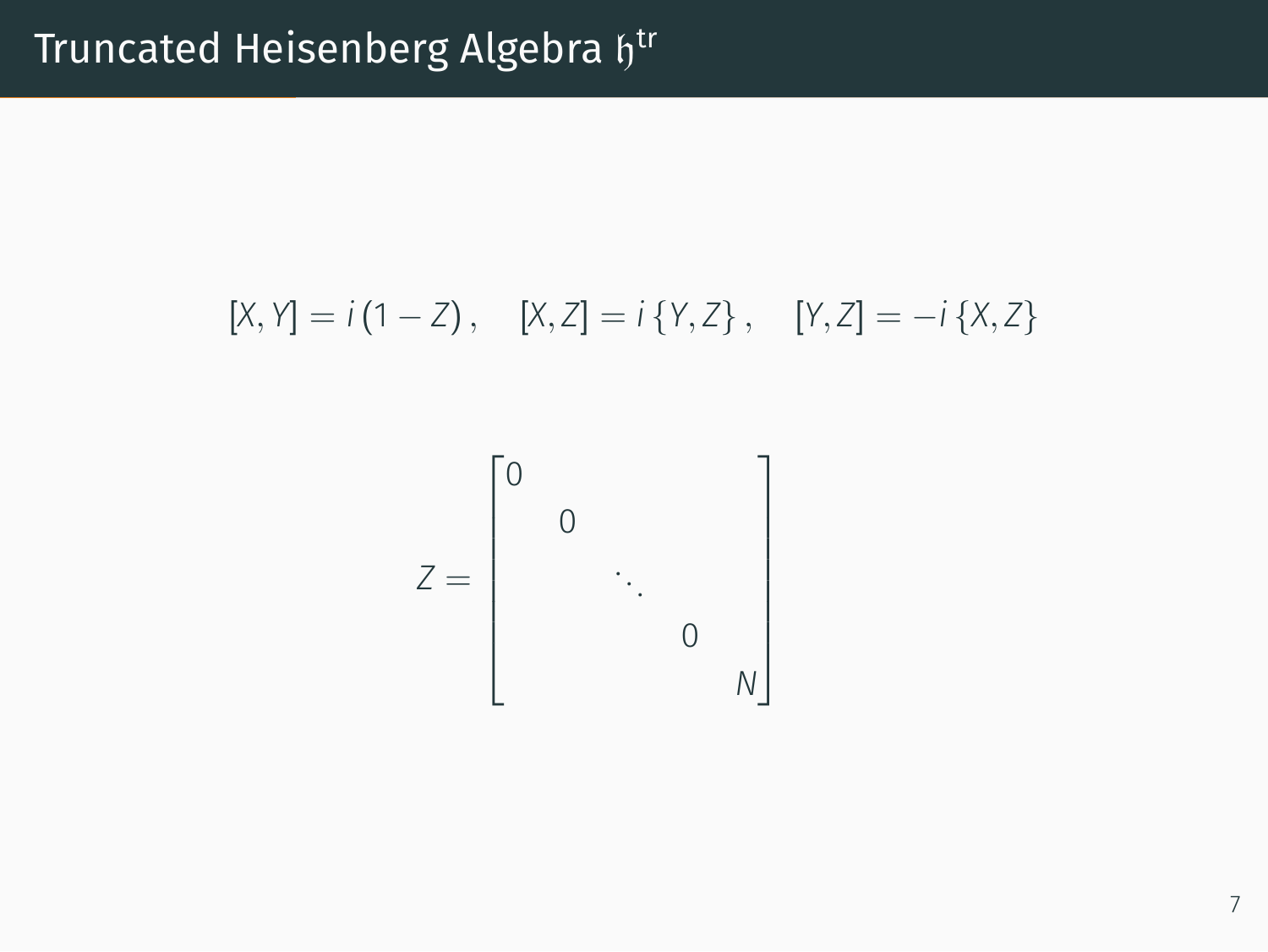$$
[X, Y] = i (1 - Z), \quad [X, Z] = i \{Y, Z\}, \quad [Y, Z] = -i \{X, Z\}
$$

$$
[X,Y] = i\epsilon (1 - Z), \quad [X,Z] = i\epsilon \{Y,Z\}, \quad [Y,Z] = -i\epsilon \{X,Z\}
$$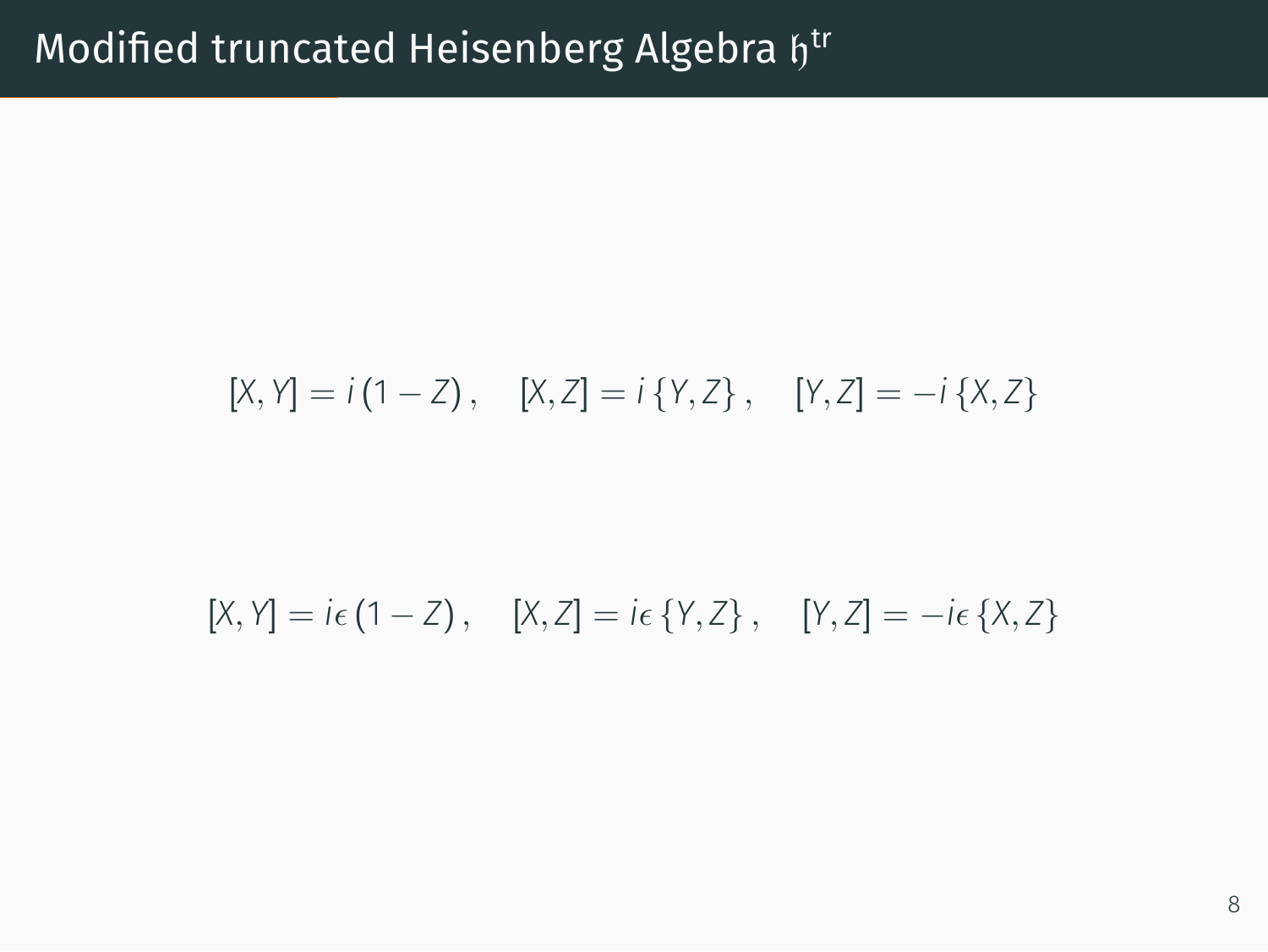# Modified truncated Heisenberg Algebra  $\mathfrak{h}^{\mathsf{tr}}_\epsilon$

$$
[X,Y] = i\epsilon (1 - Z), \quad [X,Z] = i\epsilon \{Y,Z\}, \quad [Y,Z] = -i\epsilon \{X,Z\}
$$

commutative limit 
$$
\leftarrow
$$
<sup>ε→0</sup>  $\qquad$   $\qquad$   $\qquad$   $\qquad$   $\qquad$   $\qquad$   $\qquad$   $\qquad$   $\qquad$   $\qquad$   $\qquad$   $\qquad$   $\qquad$   $\qquad$   $\qquad$   $\qquad$   $\qquad$   $\qquad$   $\qquad$   $\qquad$   $\qquad$   $\qquad$   $\qquad$   $\qquad$   $\qquad$   $\qquad$   $\qquad$   $\qquad$   $\qquad$   $\qquad$   $\qquad$   $\qquad$   $\qquad$   $\qquad$   $\qquad$   $\qquad$   $\qquad$   $\qquad$   $\qquad$   $\qquad$   $\qquad$   $\qquad$   $\qquad$   $\qquad$   $\qquad$   $\qquad$   $\qquad$   $\qquad$   $\qquad$   $\qquad$   $\qquad$   $\qquad$   $\qquad$   $\qquad$   $\qquad$   $\qquad$   $\qquad$   $\qquad$   $\qquad$   $\qquad$   $\qquad$   $\qquad$   $\qquad$   $\qquad$   $\qquad$   $\qquad$   $\qquad$   $\qquad$   $\qquad$   $\qquad$   $\qquad$   $\qquad$   $\qquad$   $\qquad$   $\qquad$   $\qquad$   $\qquad$   $\qquad$   $\qquad$   $\qquad$   $\qquad$   $\qquad$   $\qquad$   $\qquad$   $\qquad$   $\qquad$   $\qquad$   $\qquad$   $\qquad$   $\qquad$   $\qquad$   $\qquad$   $\qquad$  <

- $\cdot$  possible to define differential calculus on  $\mathfrak{h}^{\text{tr}}_{\epsilon}$
- curvature:

$$
R = \frac{15}{4} 1 - 2Z - 4 (X^2 + Y^2)
$$

• momenta:

$$
\epsilon P_1 = -Y
$$
,  $\epsilon P_2 = X$ ,  $\epsilon P_3 = \frac{1}{2} - Z$ 

• introducing mass scale:  $X \rightarrow \mu X, \ldots$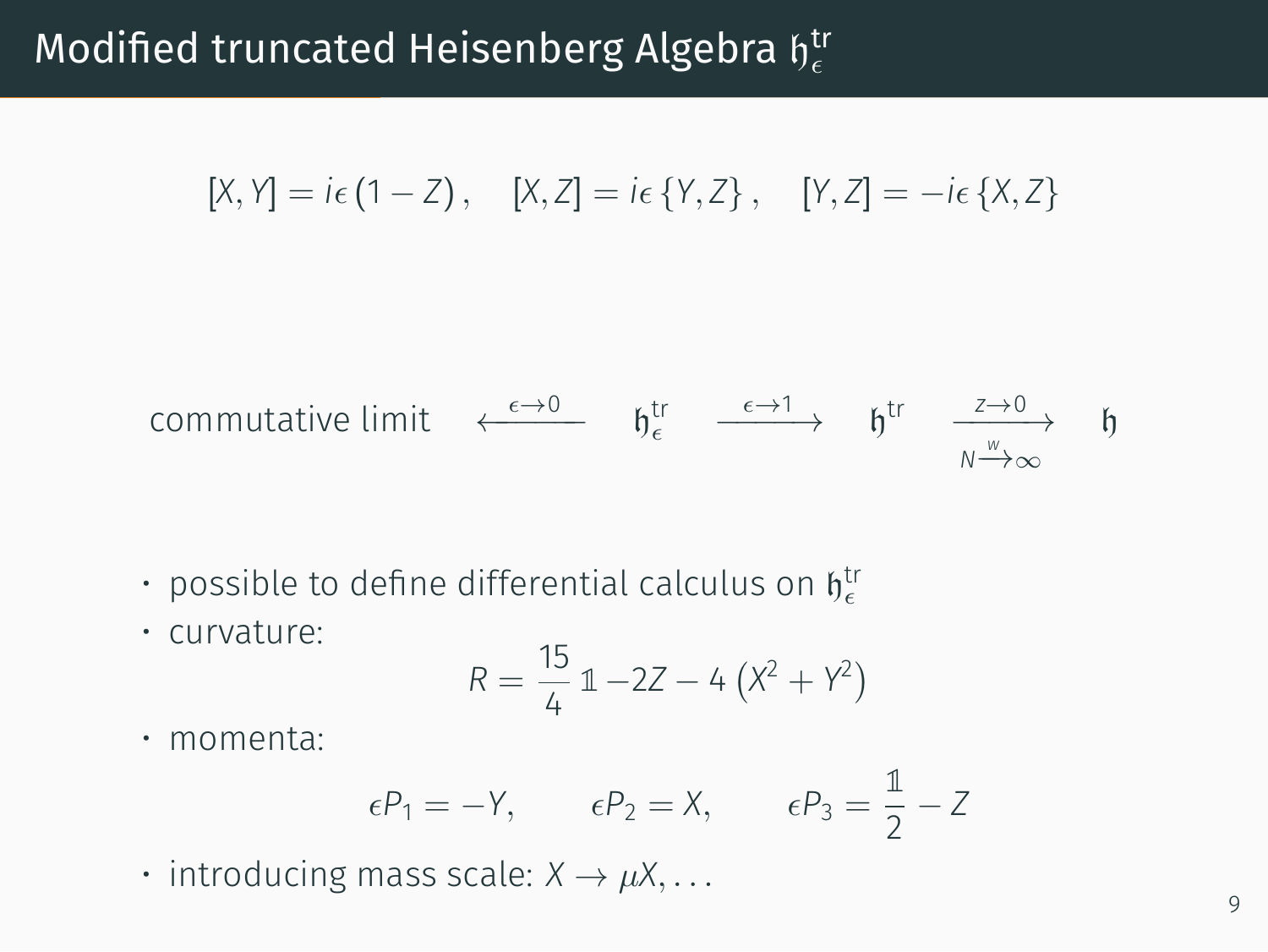# $\mathsf{QFT}$  on  $\mathfrak{h}^{\mathsf{tr}}_\epsilon$

- scalar field coupled to curvature *ξRϕ* 2 ; yields renormalizable GW model in  $Z \rightarrow 0$  limit
- M. Burić, M. Wohlgenannt, *Geometry of the Grosse-Wulkenhaar Model*, JHEP 1003 (2010) 053, [arXiv:hep-th/0902.3408] (2010)
- $\cdot$  spinor field coupled to torsion Tr $(\psi\bar{\psi})(T_{\alpha}\gamma^{\alpha})(\theta^{\beta}\gamma_{\beta})$ ; yields renormalizable Vignes-Tourneret model
- M. Burić, J. Madore, L. Nenadović, *Spinors on a curved noncommutative space: coupling to torsion and the Gross-Neveu model*, [arXiv:hep-th/1502.00761v1] (2015)
- gauge field,  $\mathfrak{h}_\epsilon^{\text{tr}}$  through derivatives; nonrenormalizable: 1/ □ and  $1/\square^2$  non-local divergent terms
- M. Burić, L. Nenadović, D. Prekrat, *One-loop structure of the U*(1) *gauge model on the truncated Heisenberg space*, Eur. Phys. J. C 76 (2016) no.12, 672 [arXiv:hep-th/1610.01429v1]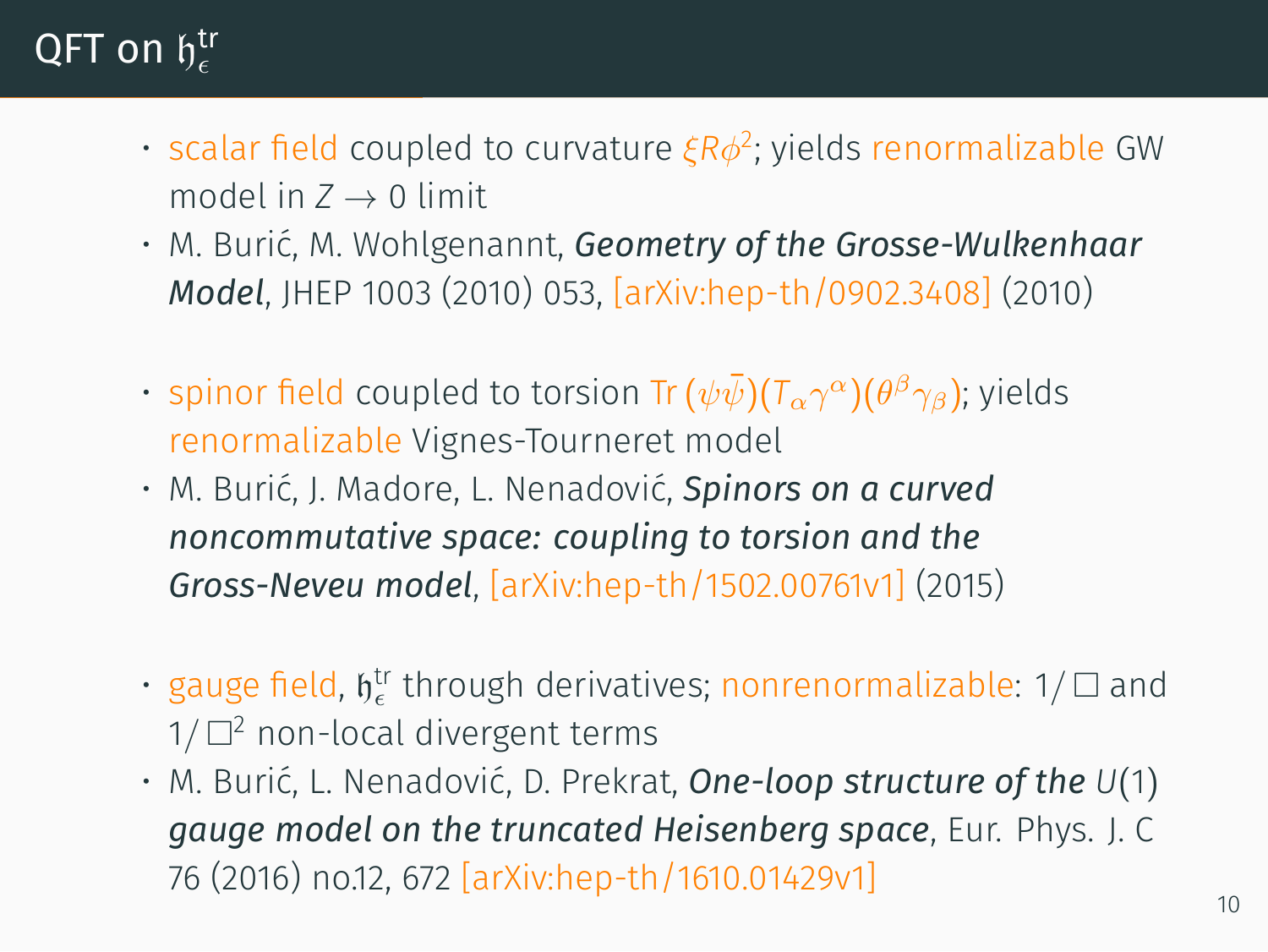#### Matrix models on NC spaces

- phase structure:
	- B. Ydri, R. Ahlam, R. Khaled, *Emergent fuzzy geometry and fuzzy physics in 4 dimensions* (2016) [arXiv:hep-th/1607.08296]
	- B. Ydri, K. Ramda, A. Rouag, *Phase diagrams of the multitrace quartic matrix models of noncommutative ϕ* 4 , Phys. Rev. D 93, 065056 (2016) [arXiv:hep-th/1509.03726]
	- R. Delgadillo-Blando, D. O'Connor, *Matrix geometries and Matrix Models*, JHEP 11 (2012) 057 [arXiv:hep-th/1203.6901]
	- B. Spisso, *First numerical approach to a Grosse-Wulkenhaar model* (2011) [arXiv:hep-th/1111.2951]
	- F. G. Flores, D. O'Connor, X. Martin, *Simulating the scalar field on the fuzzy sphere*, Int. J. Mod. Phys. A 24 (2009) 3917-3944 [arXiv:hep-lat/0903.1986]
	- *. . .*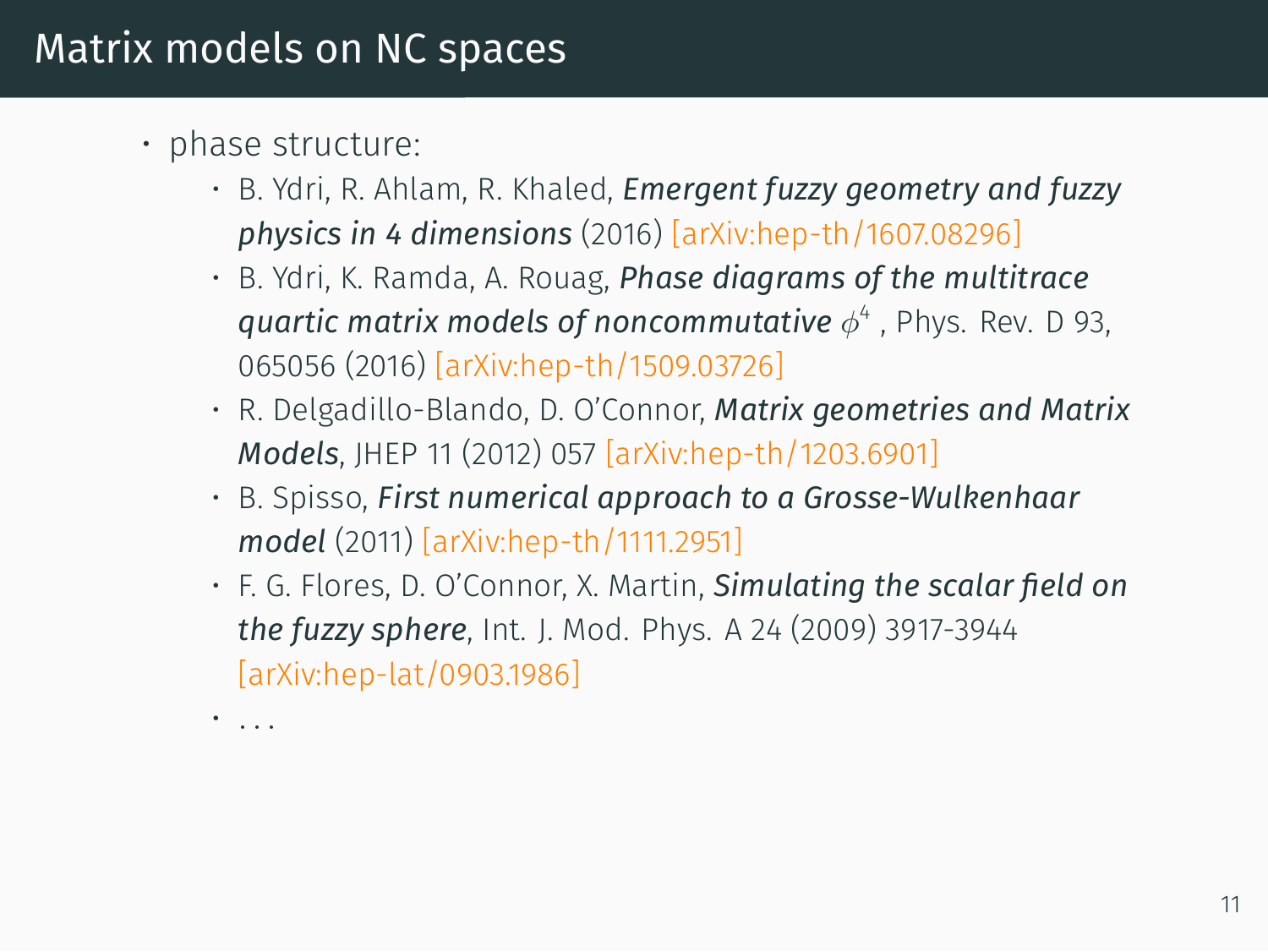#### Matrix models on NC spaces

- phase structure:
	- B. Ydri, R. Ahlam, R. Khaled, *Emergent fuzzy geometry and fuzzy physics in 4 dimensions* (2016) [arXiv:hep-th/1607.08296]
	- B. Ydri, K. Ramda, A. Rouag, *Phase diagrams of the multitrace quartic matrix models of noncommutative ϕ* 4 , Phys. Rev. D 93, 065056 (2016) [arXiv:hep-th/1509.03726]
	- R. Delgadillo-Blando, D. O'Connor, *Matrix geometries and Matrix Models*, JHEP 11 (2012) 057 [arXiv:hep-th/1203.6901]
	- B. Spisso, *First numerical approach to a Grosse-Wulkenhaar model* (2011) [arXiv:hep-th/1111.2951]
	- F. G. Flores, D. O'Connor, X. Martin, *Simulating the scalar field on the fuzzy sphere*, Int. J. Mod. Phys. A 24 (2009) 3917-3944 [arXiv:hep-lat/0903.1986]
	- *. . .*
- GW phase structure not sufficiently explored (Spisso '11; Ydri et al. '16)
- new striped phase *←→* UV/IR mixing ?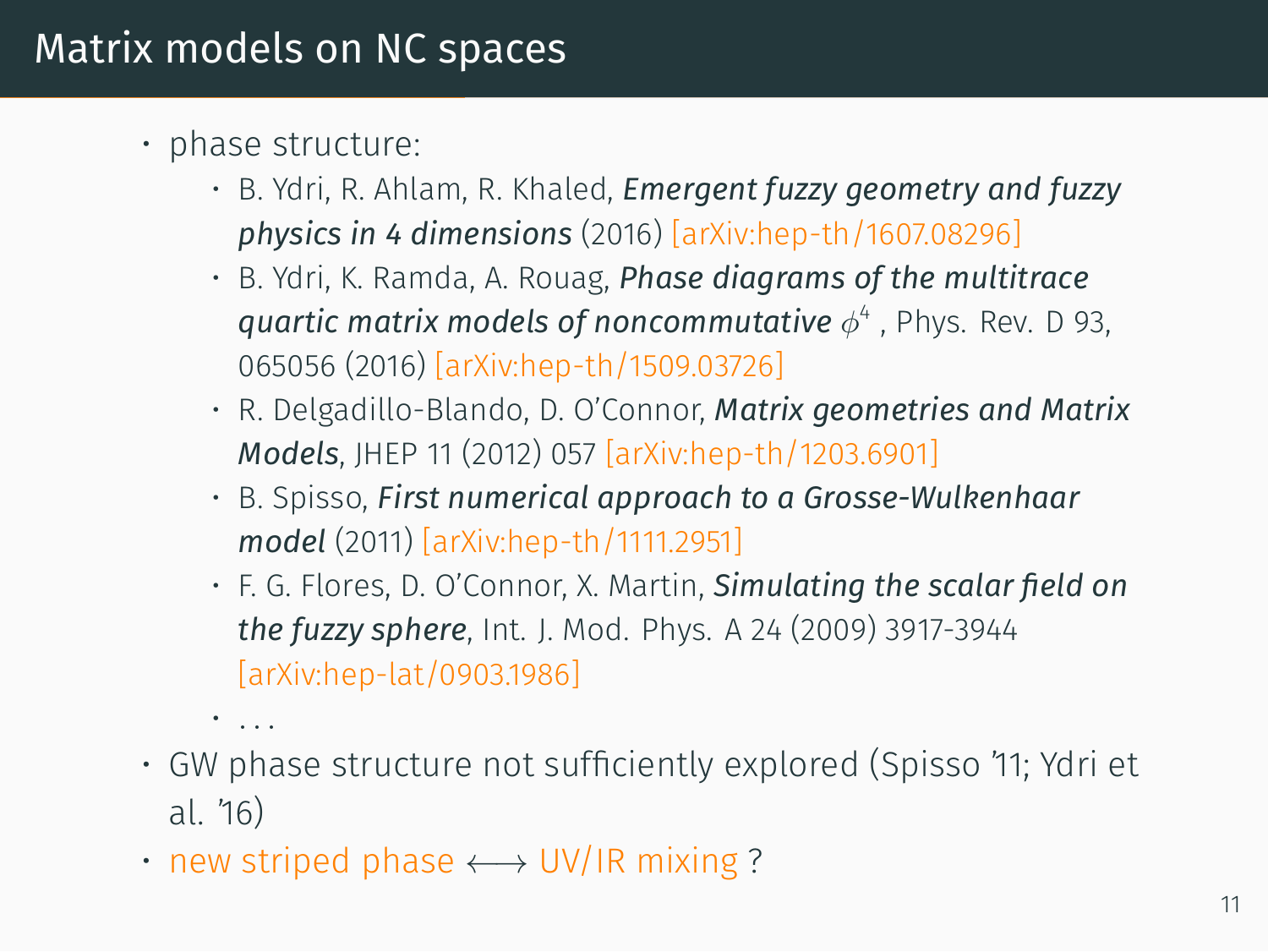Phase structure of the scalar model on htr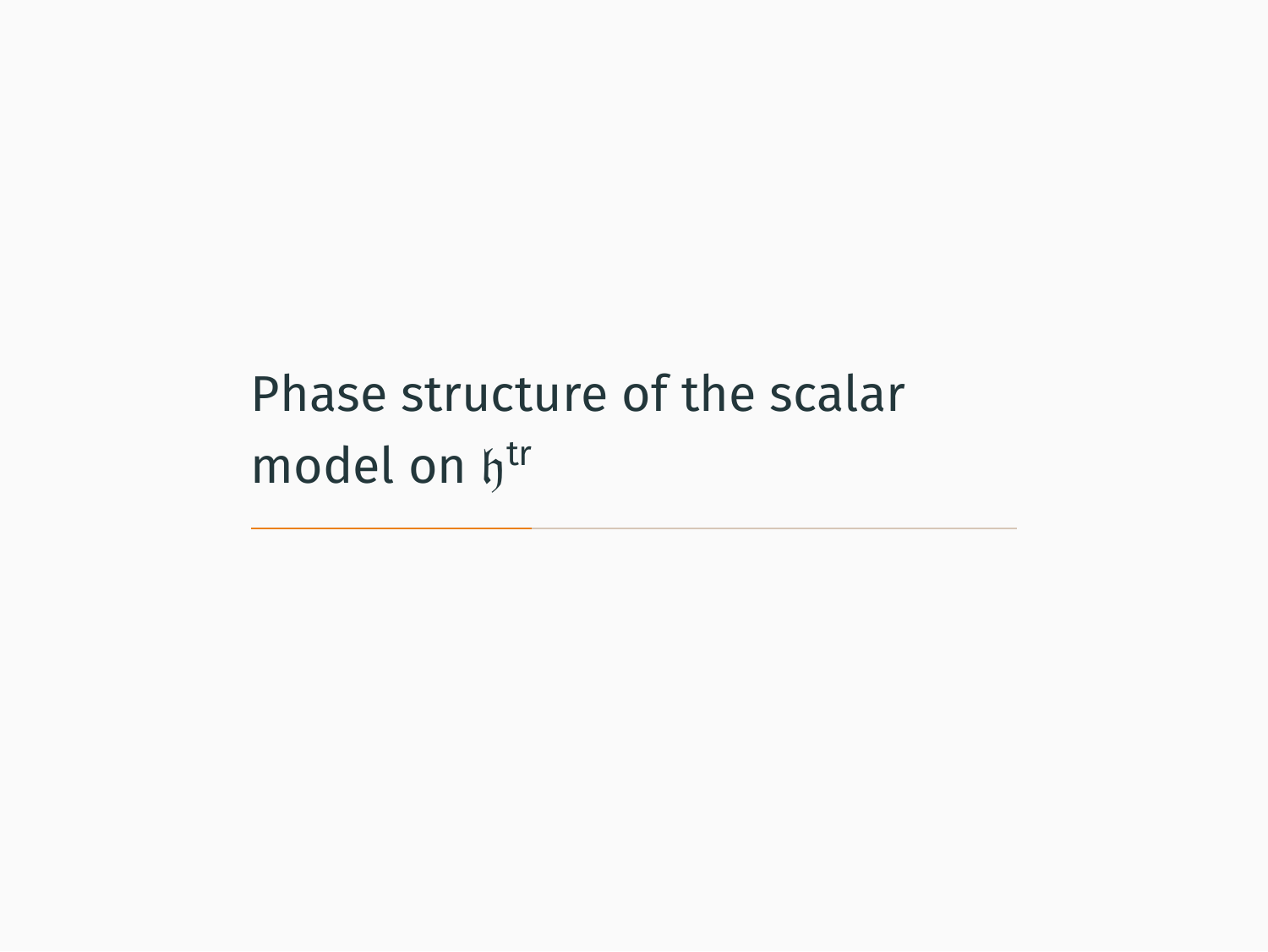#### Phase structure exploration

 $\cdot$  scalar matrix model on  $\mathfrak{h}^{\mathsf{tr}}$ :

*S*<sub>*K*+*R*+*PP*</sub> = Tr (*c<sub>K</sub> ·* Φ[*P<sub>α</sub>,* [*P<sub>α</sub>,* 4]] + *c<sub>R</sub> · R*Φ<sup>2</sup> + *c*<sub>2</sub> *·* Φ<sup>2</sup> + *c*<sub>4</sub> *·* Φ<sup>4</sup>)

- model parameters:  $\mu$  (= 1),  $c_K$ ,  $c_R$ ,  $c_2$ ,  $c_4$
- "thermodynamic" quantities:
	- "energy" *⟨S⟩*
	- "heat capacity"  $C = \langle S^2 \rangle \langle S \rangle^2$
	- "magnetization" *M* = *⟨|*Tr Φ*|⟩*
	- "susceptibility"  $\chi = \langle M^2 \rangle \langle M \rangle^2$
- random field characteristics:
	- eigenvalue probability distribution
	- trace probability distribution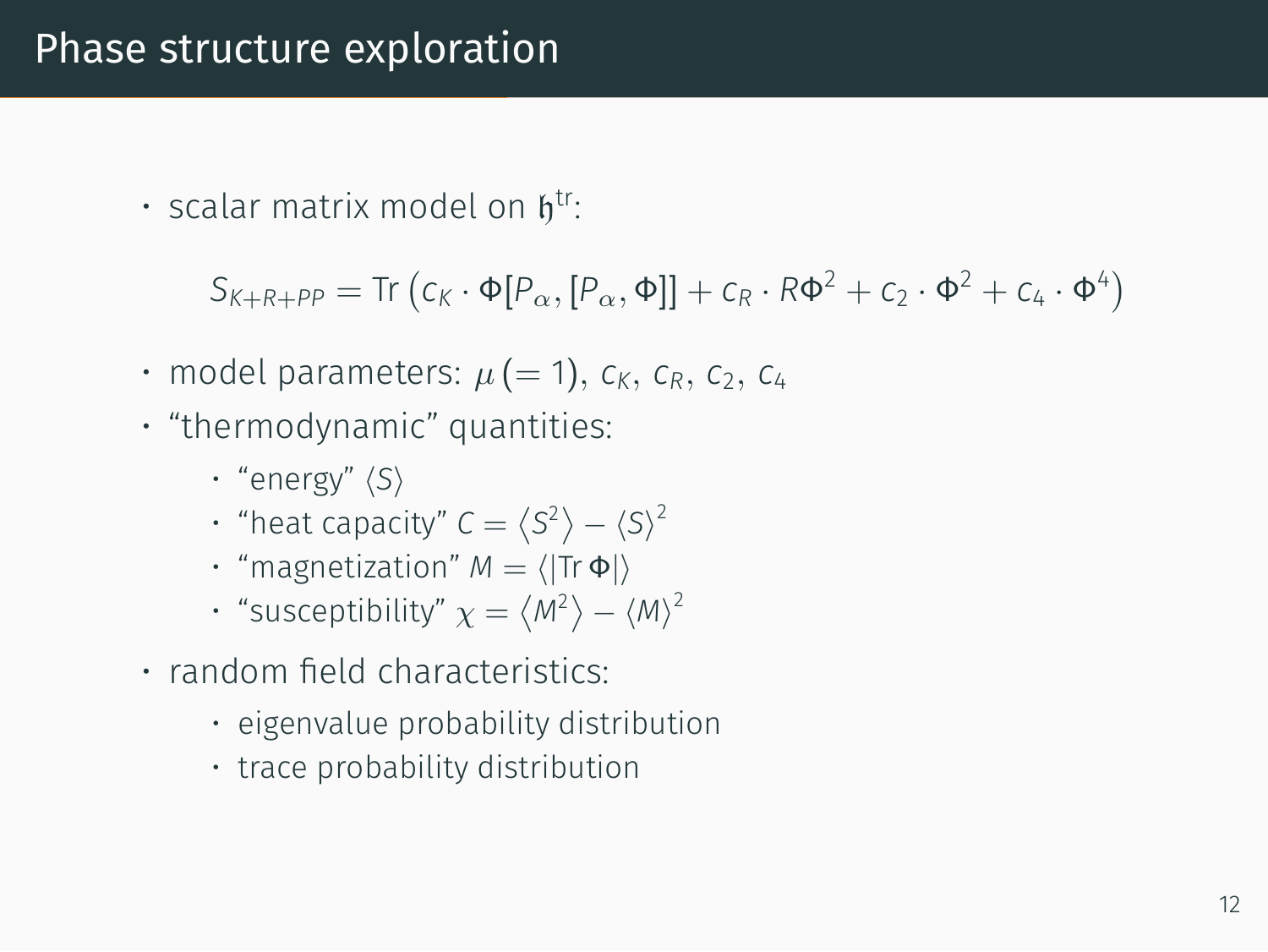• scalar model:

$$
S_{K+R+PP} = \text{Tr} \left( c_K \cdot \Phi[P_\alpha, [P_\alpha, \Phi]] + c_R \cdot R\Phi^2 + c_2 \cdot \Phi^2 + c_4 \cdot \Phi^4 \right)
$$

- numerical treatment: Monte Carlo
- control: Schwinger-Dyson identity:  $\langle 2S_2 + 4S_4 \rangle = N^2$
- analytical treatment: multitrace expansion

$$
d\Phi = \prod_i d\Phi_{ii} \prod_{i < j} d\operatorname{Re}\{\Phi_{ij}\} d\operatorname{Im}\{\Phi_{ij}\} = dU \prod_i d\lambda_i \Delta_N^2(\lambda)
$$

• Vandermonde determinant:

$$
\Delta_N^2(\lambda) = \prod_{i < j} (\lambda_i - \lambda_j)^2
$$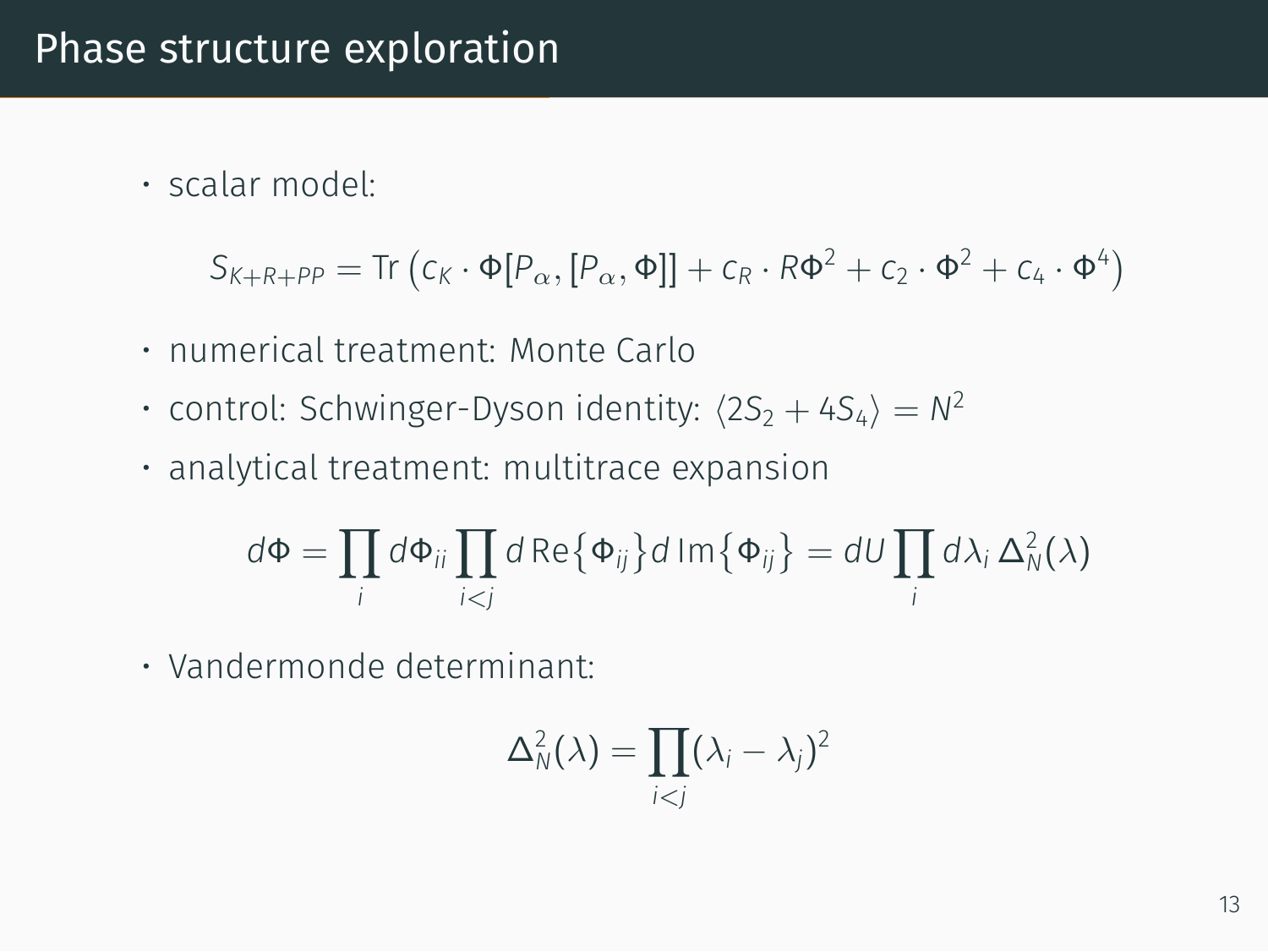#### Phase structure

• EOM:

$$
2c_K[P_\alpha,[P_\alpha,\Phi]]+c_R\{R,\Phi\}+2\Phi\left(c_2+2c_4\Phi^2\right)=0;
$$

• extrema:

$$
\Phi_K = \frac{\text{Tr}\Phi}{N} \, \mathbb{1}, \qquad \Phi_R = \mathbb{0}, \qquad \Phi_{PP}^2 = \begin{cases} \qquad 0 & \text{for } c_2 \geq 0, \\ -\frac{c_2 \, \mathbb{1}}{2c_4} & \text{for } c_2 < 0. \end{cases}
$$

- disordered phase: Φ*↕* = **0**
- $\cdot$  non-uniformly ordered phase:  $\Phi_{\uparrow\downarrow} \propto U \mathbb{1}_{\pm} U^{\dagger}$ ,  $\sigma(\mathbb{1}_{\pm}) = {\pm 1}$
- uniformly ordered phase: Φ*↑↑ ∝* **1**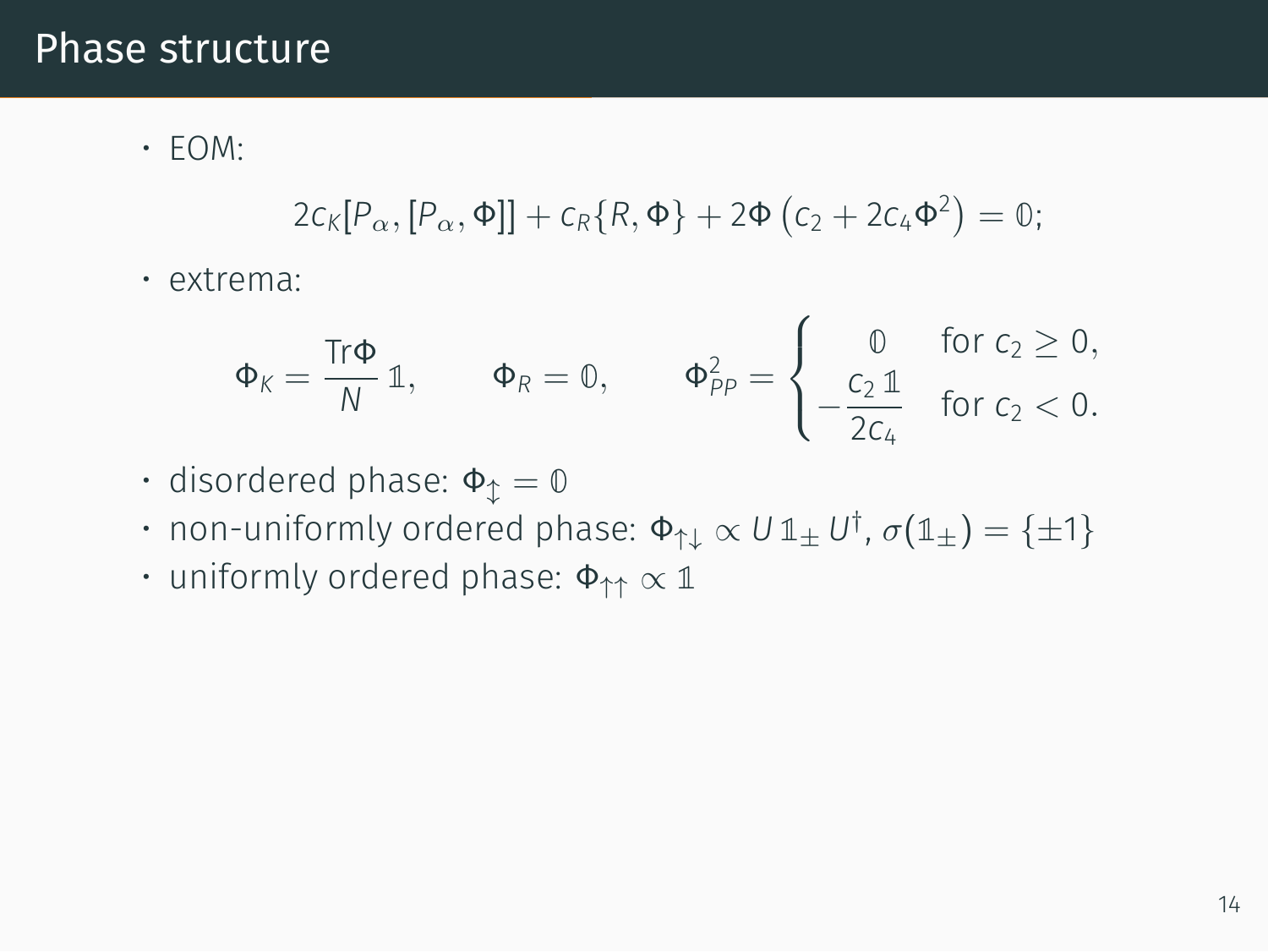#### Phase structure

• EOM:

$$
2c_K[P_\alpha,[P_\alpha,\Phi]]+c_R\{R,\Phi\}+2\Phi\left(c_2+2c_4\Phi^2\right)=0;
$$

• extrema:

$$
\Phi_K = \frac{\text{Tr}\Phi}{N} \mathbb{1}, \qquad \Phi_R = \mathbb{0}, \qquad \Phi_{PP}^2 = \begin{cases} 0 & \text{for } c_2 \geq 0, \\ -\frac{c_2 \mathbb{1}}{2c_4} & \text{for } c_2 < 0. \end{cases}
$$

- disordered phase: Φ*↕* = **0**
- $\cdot$  non-uniformly ordered phase:  $\Phi_{\uparrow\downarrow} \propto U \mathbb{1}_{\pm} U^{\dagger}$ ,  $\sigma(\mathbb{1}_{\pm}) = {\pm 1}$
- uniformly ordered phase: Φ*↑↑ ∝* **1**
- modified ordered phases:

$$
\Phi^2=-\frac{c_2\,\mathbb{1}+c_R R}{2c_4}
$$

• expulsion of the *↑↓*-phase?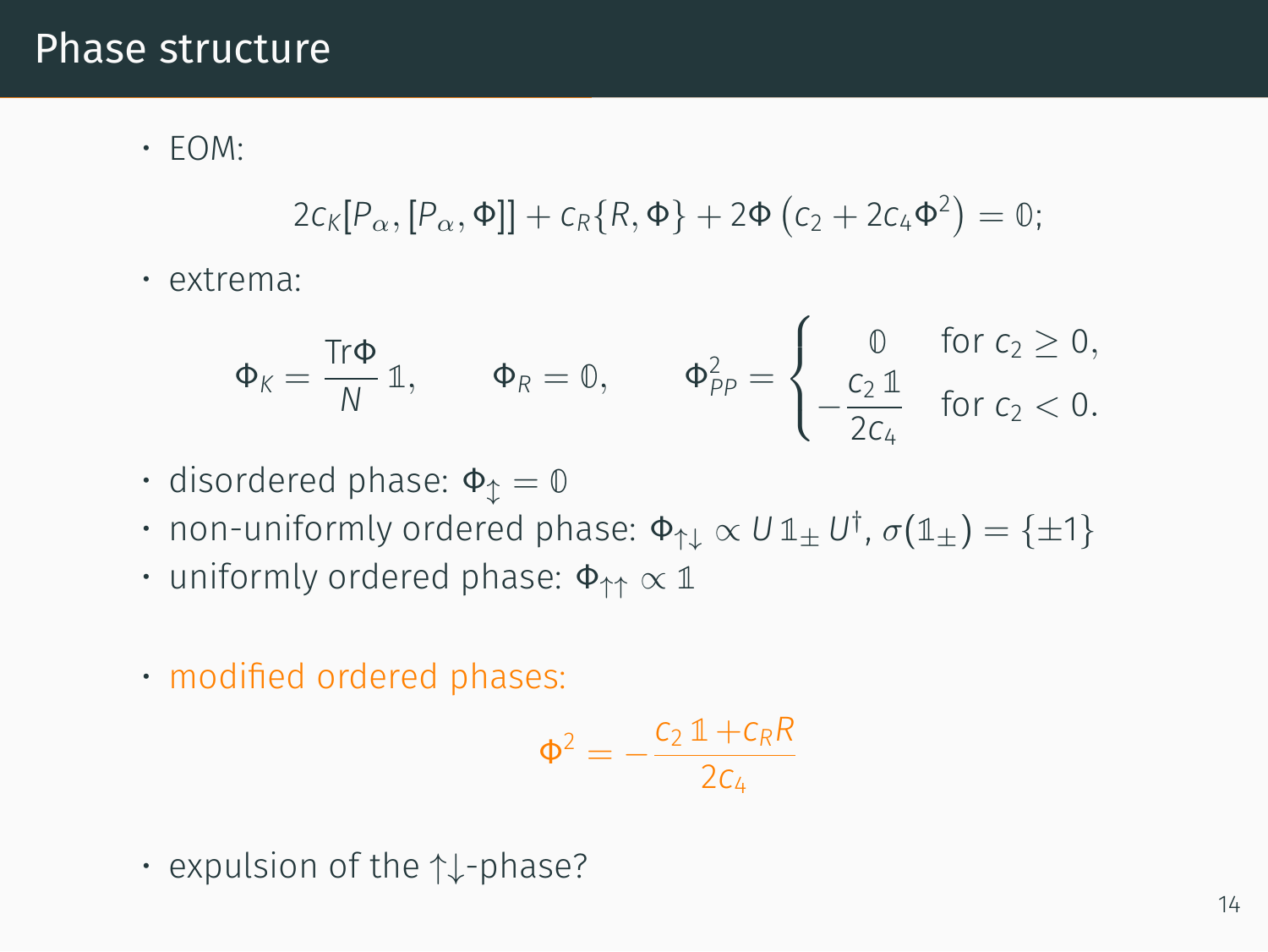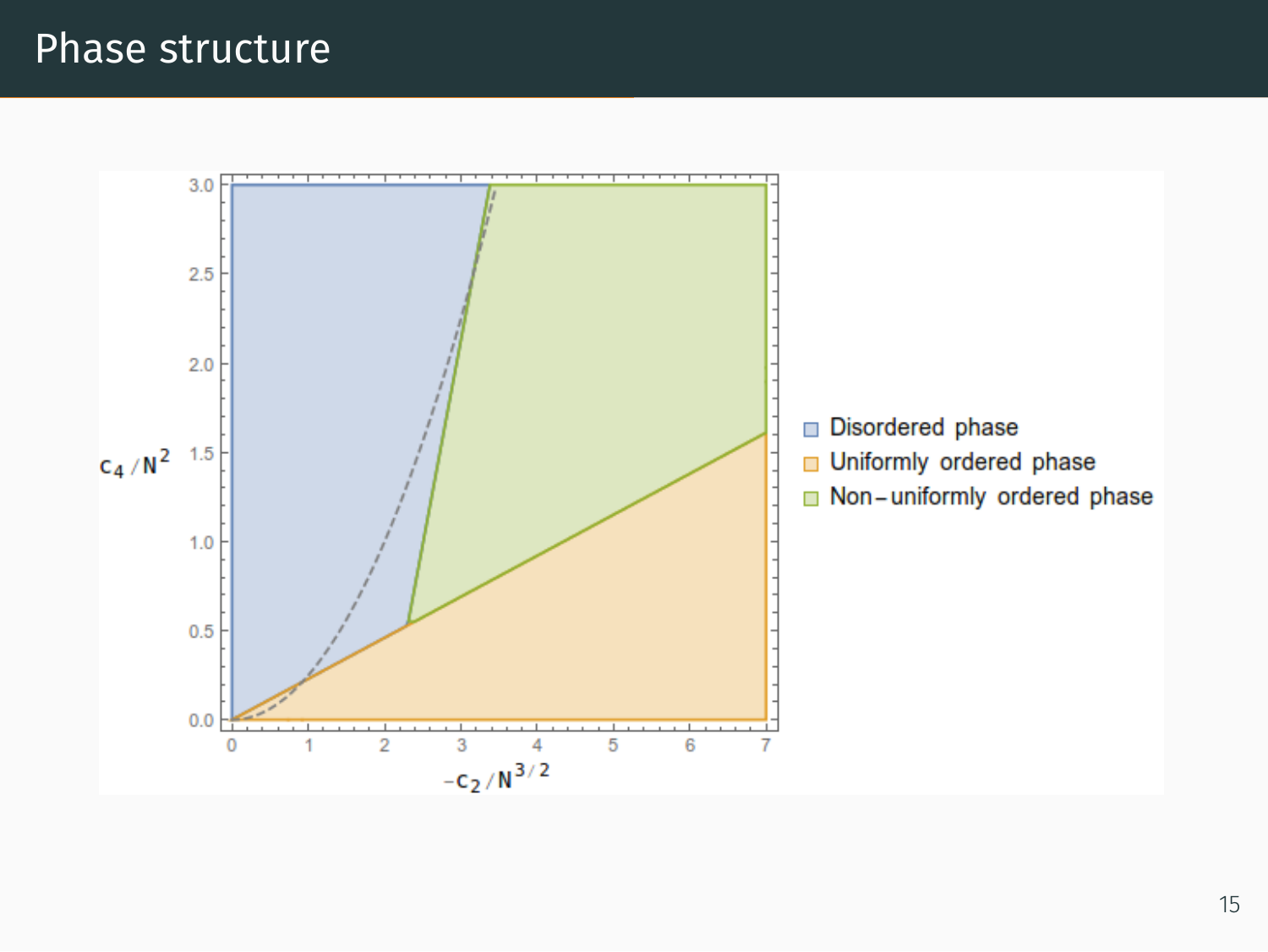# First results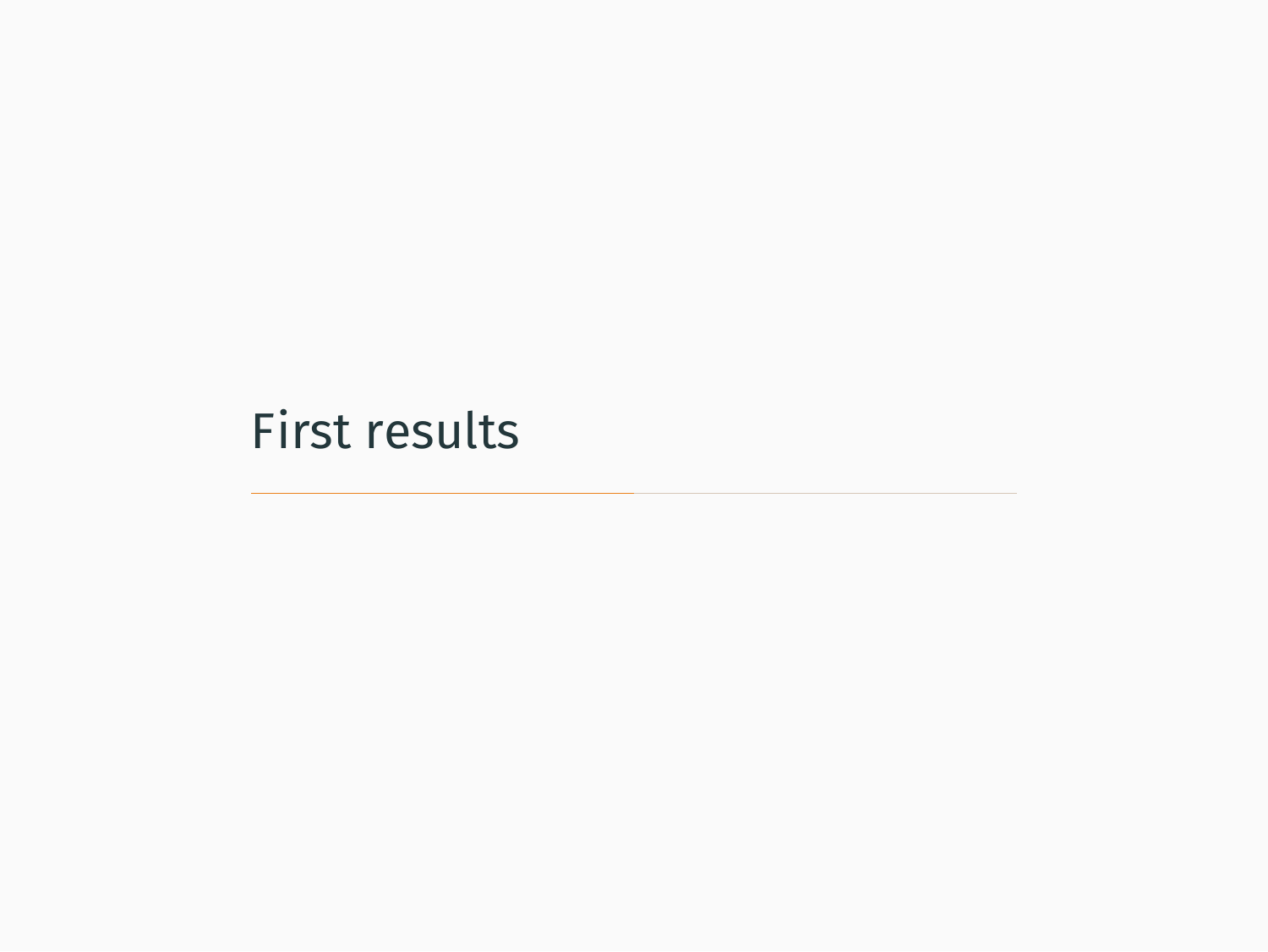- STSM @ DIAS (Dublin, Ireland), March '17
- basic code in collaboration with D. O'Connor i S. Kováčik
- $\cdot$  analytical results for trace distribution for  $N = 2$  confirmed
- previous results for PP model confirmed (Flores et al. '09)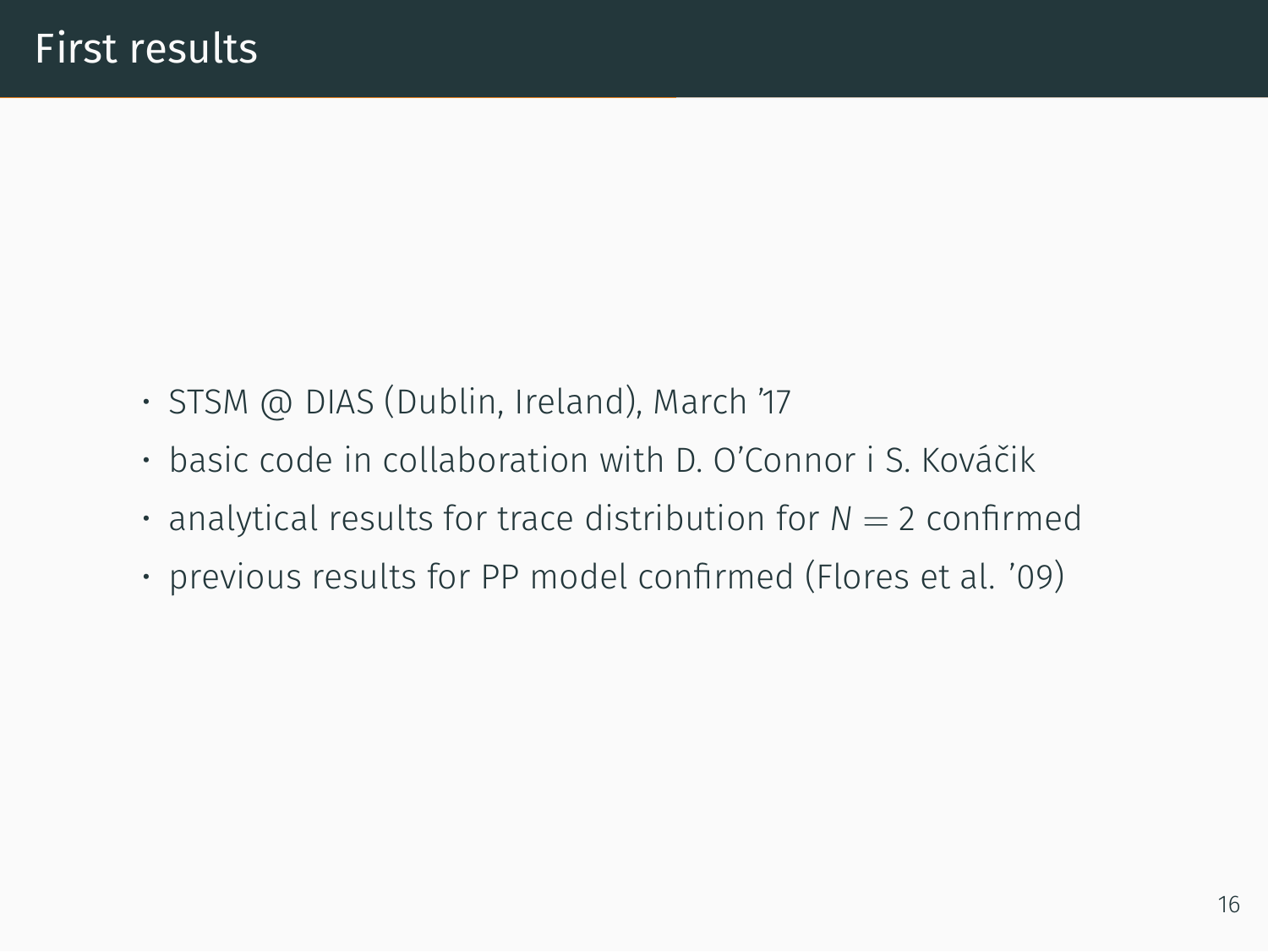# Eigenvalue probability distribution  $(N = 2)$

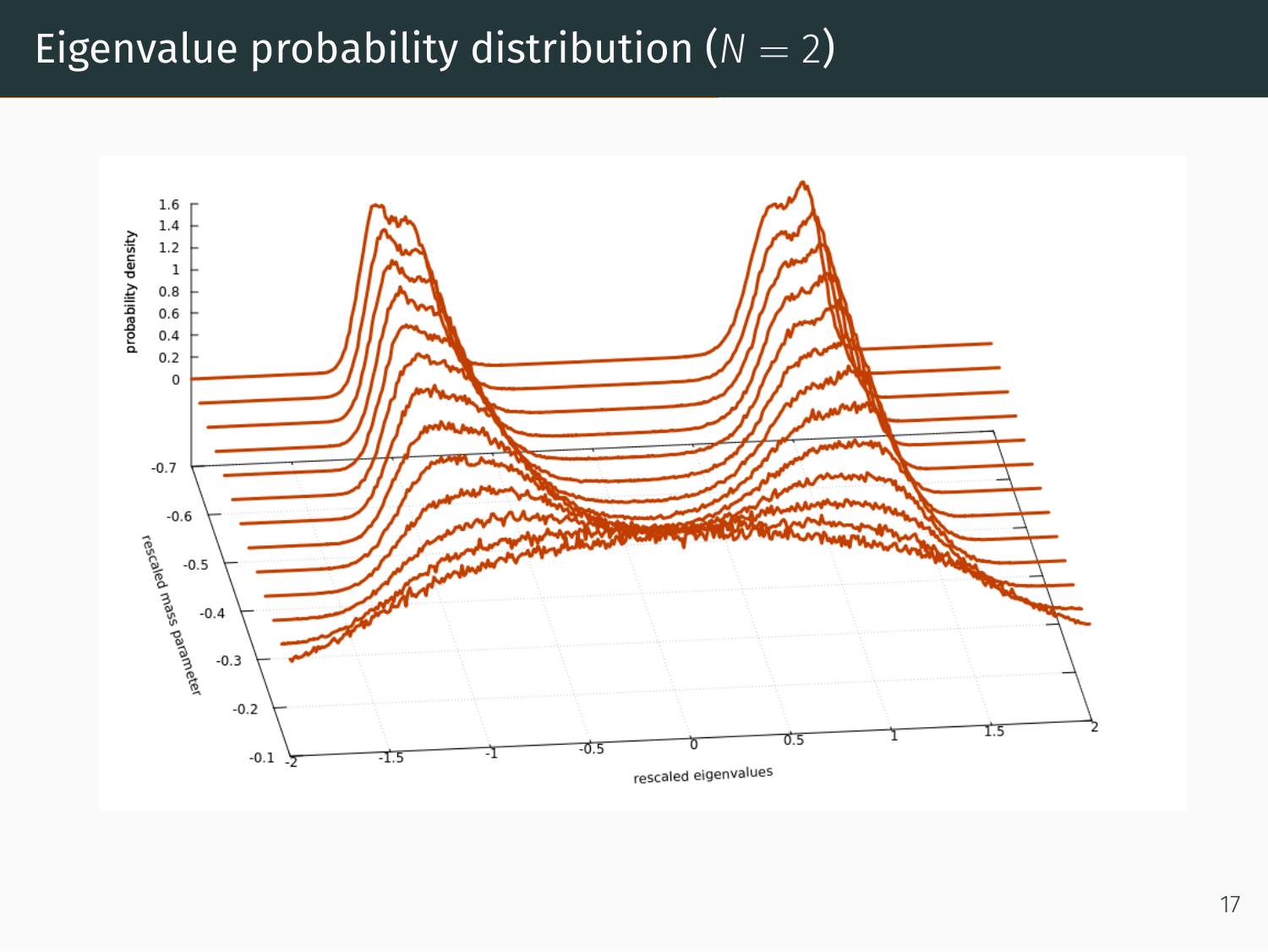## Eigenvalue probability distribution  $(N = 2)$

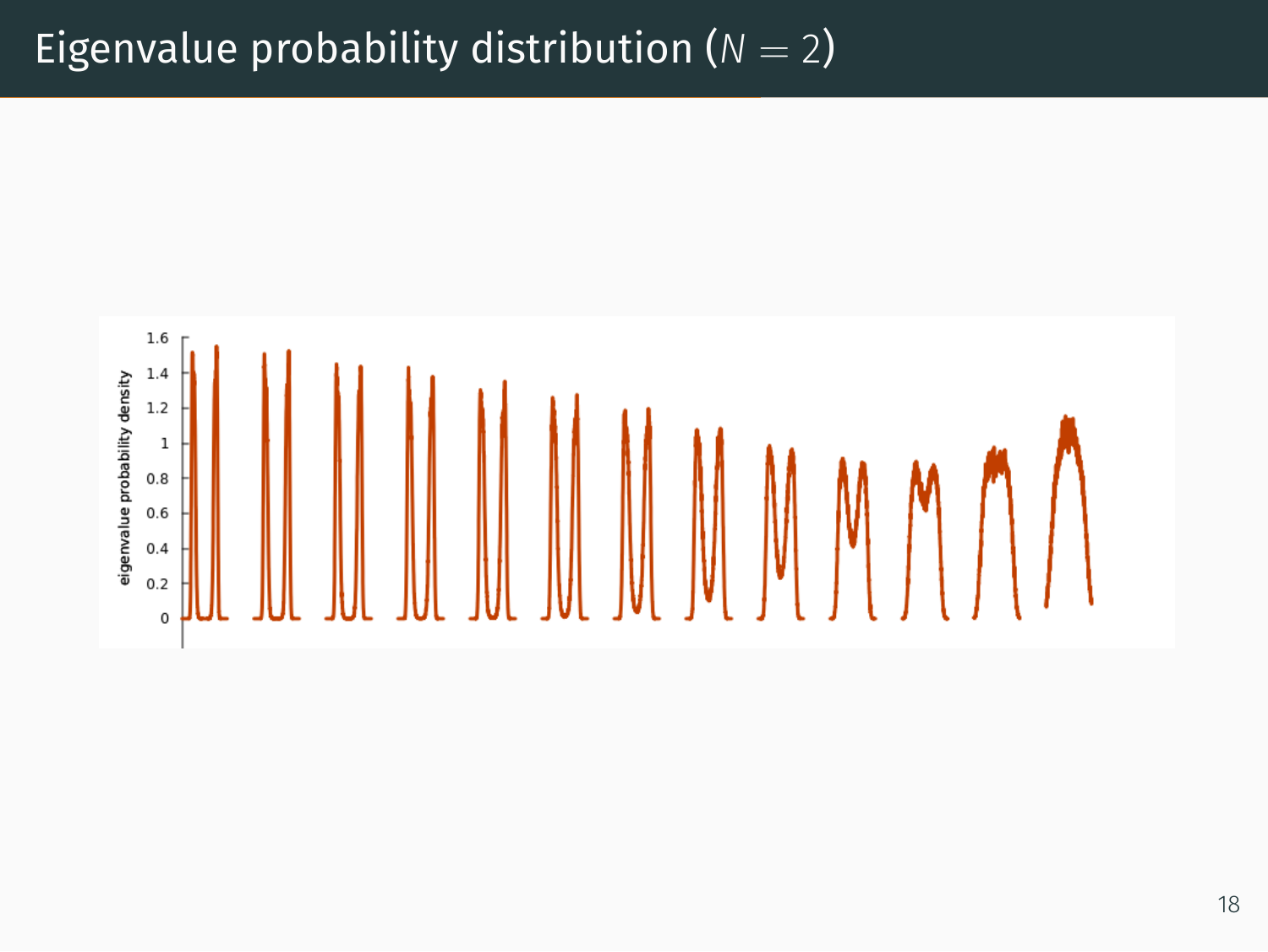# Trace probability distribution  $(N = 2)$

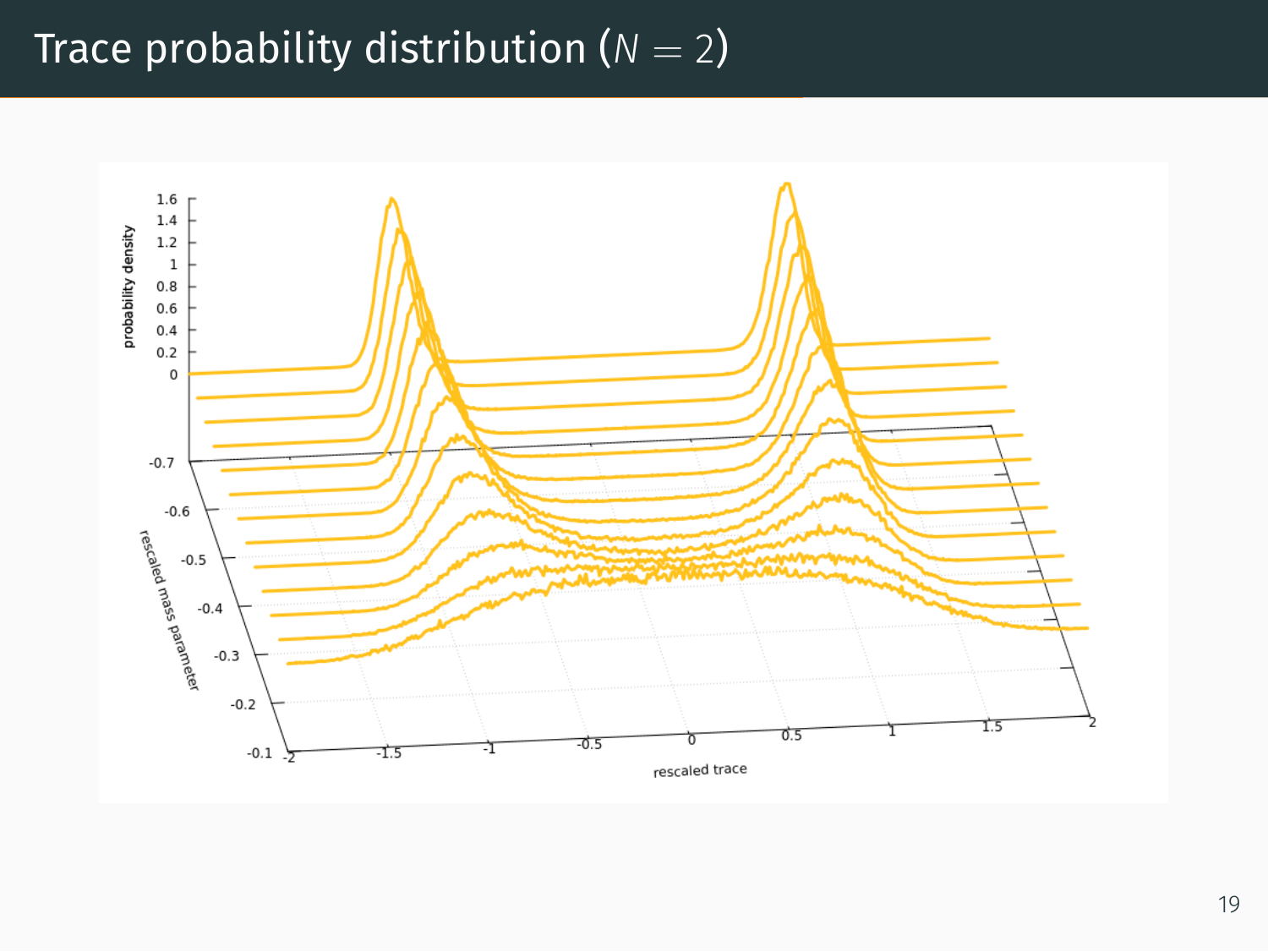## Trace probability distribution  $(N = 2)$

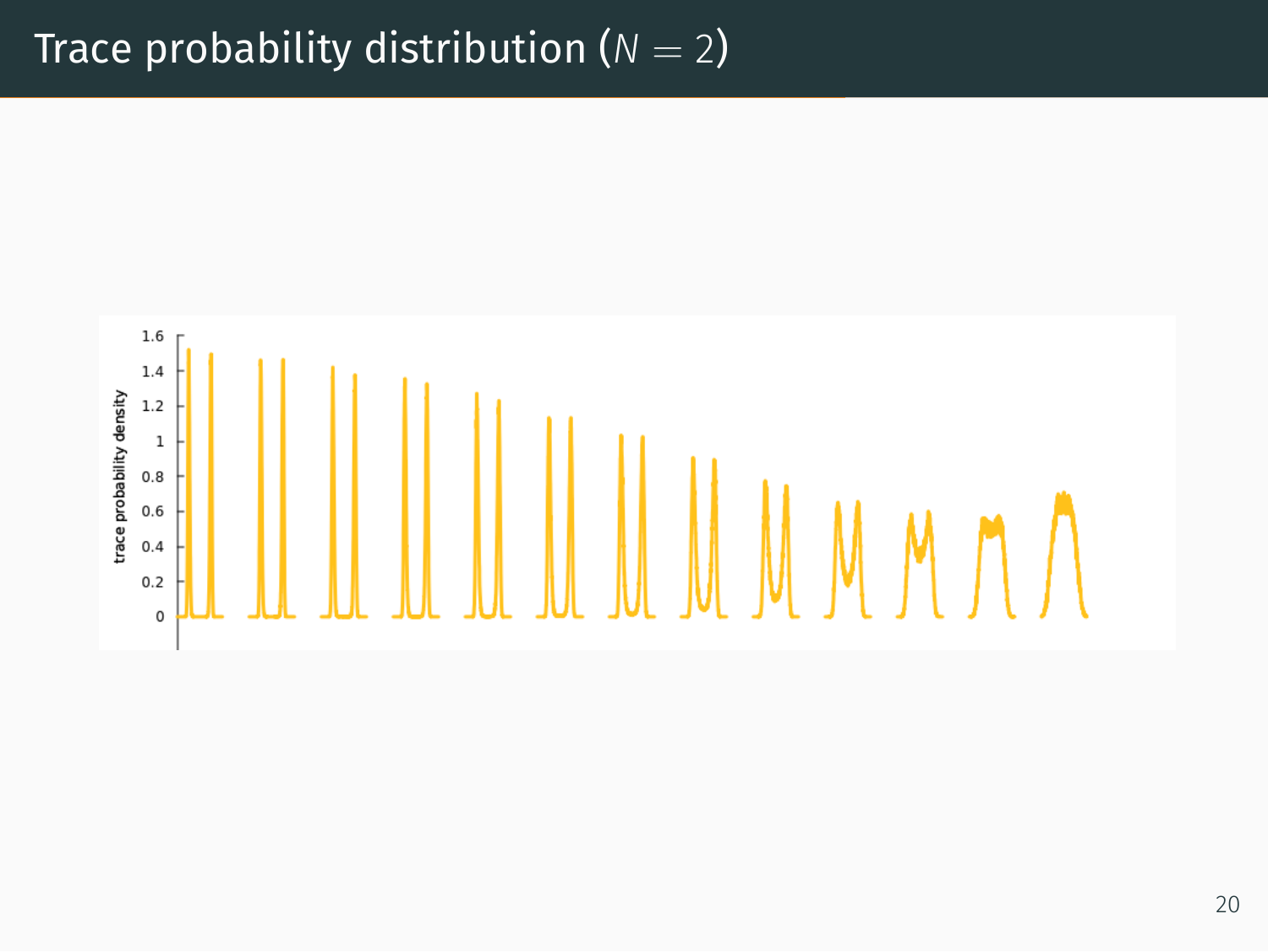### Comparison: Eigenvalue vs. trace distribution  $(N = 2)$

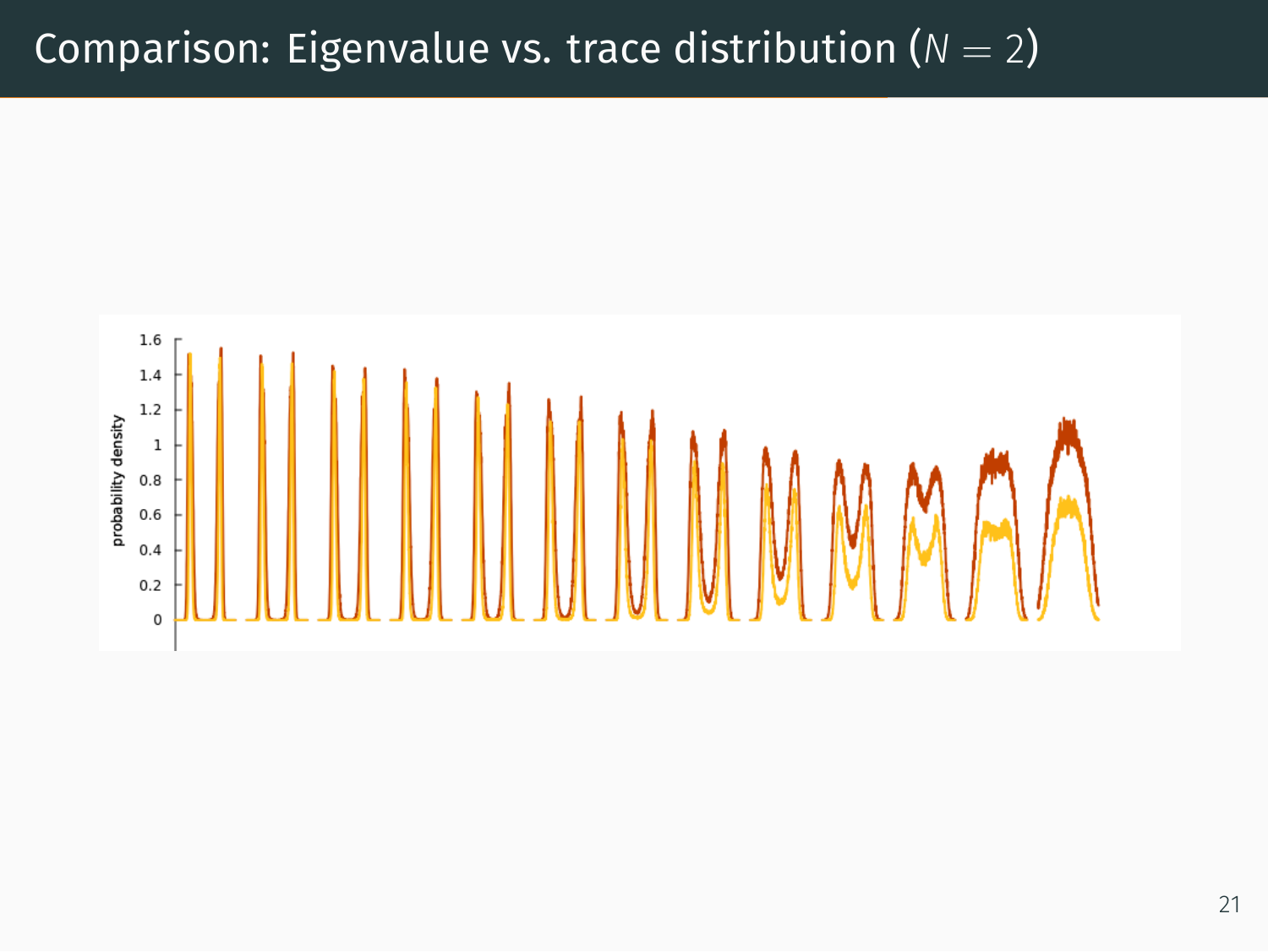# Comparison: Eigenvalue vs. trace distribution  $(N = 2)$

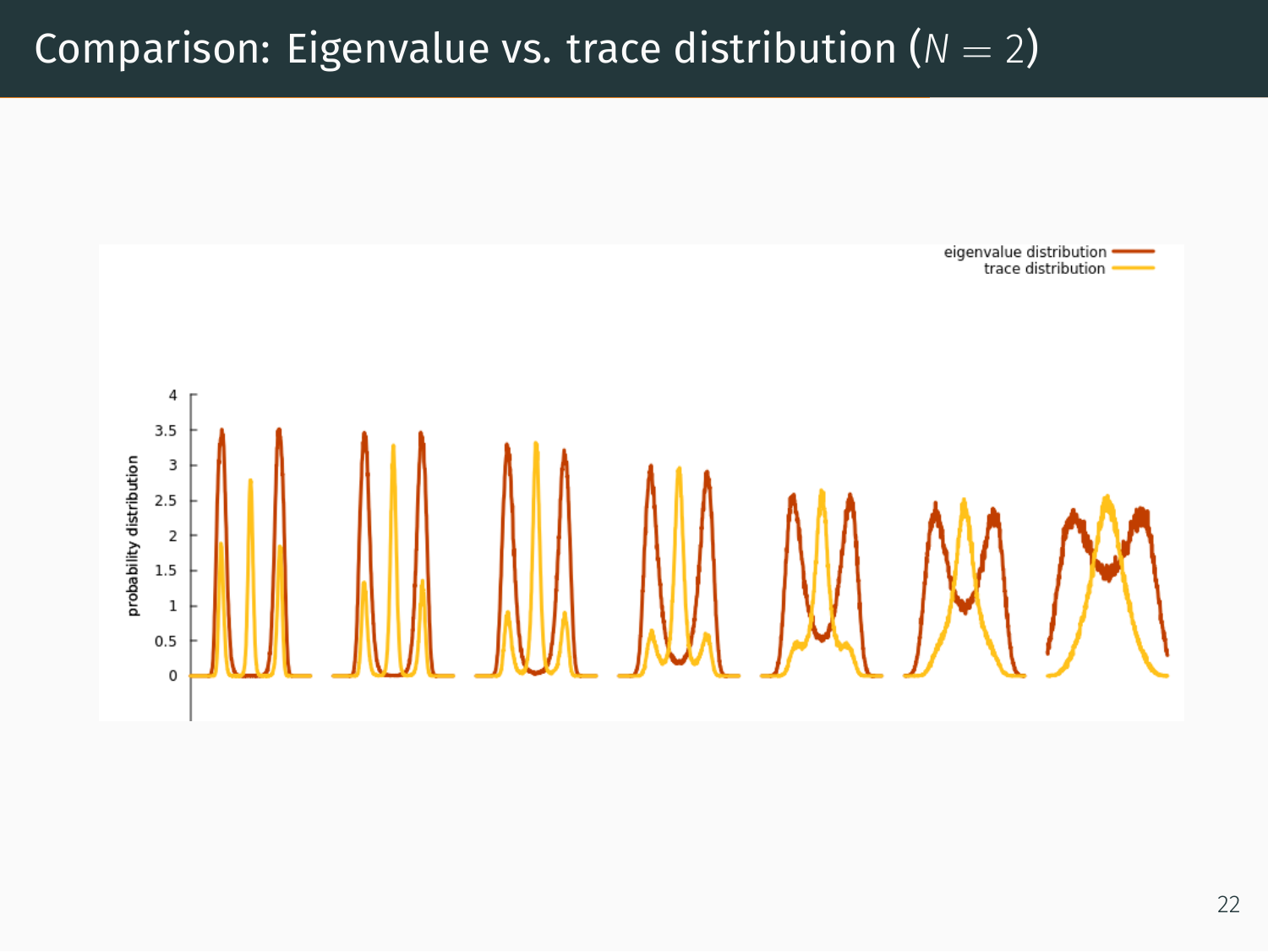# Comparison: Eigenvalue vs. trace distribution  $(N = 2)$

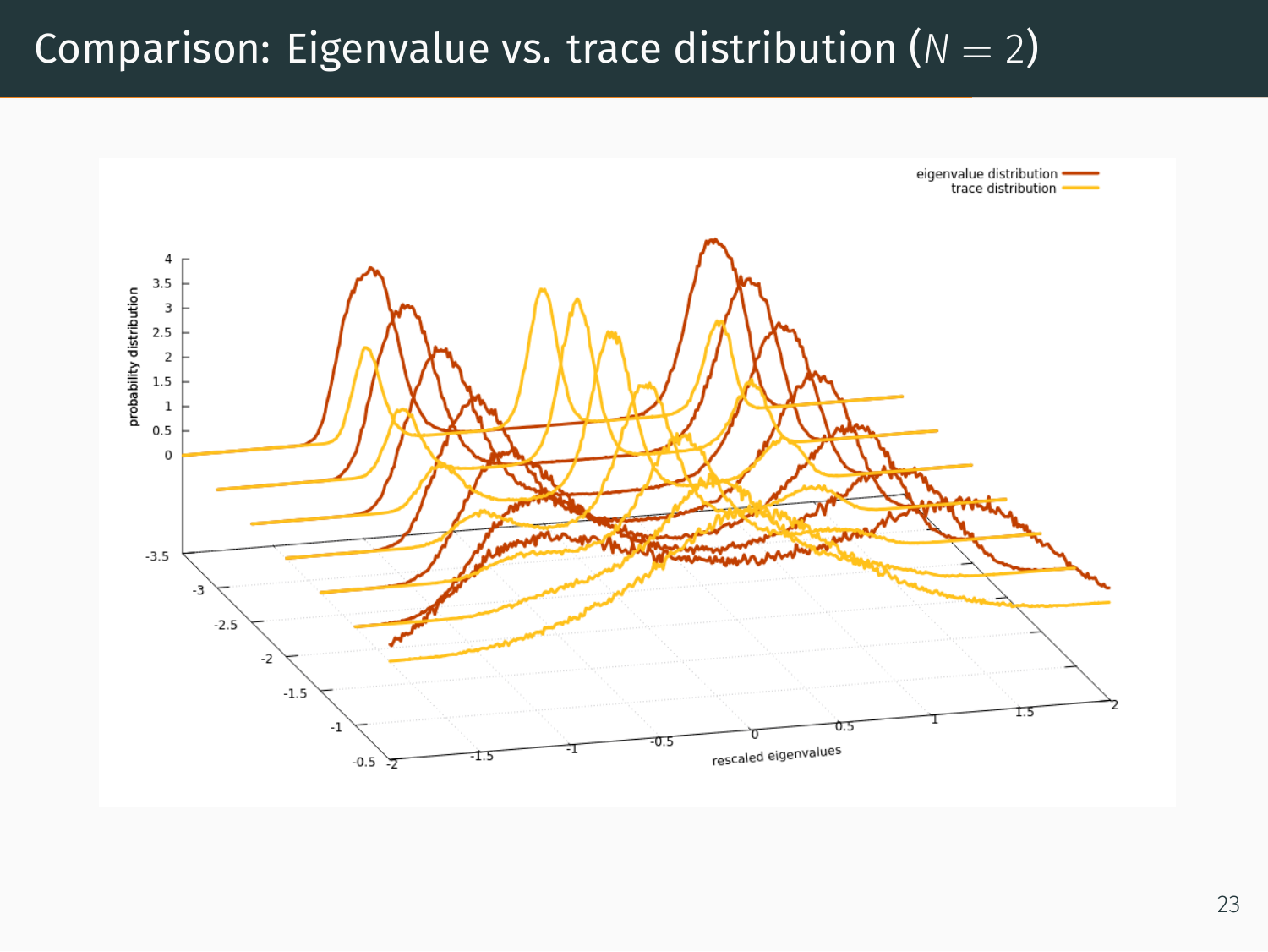# Repulsion of degenerate eigenvalues ( $N = 6$ )

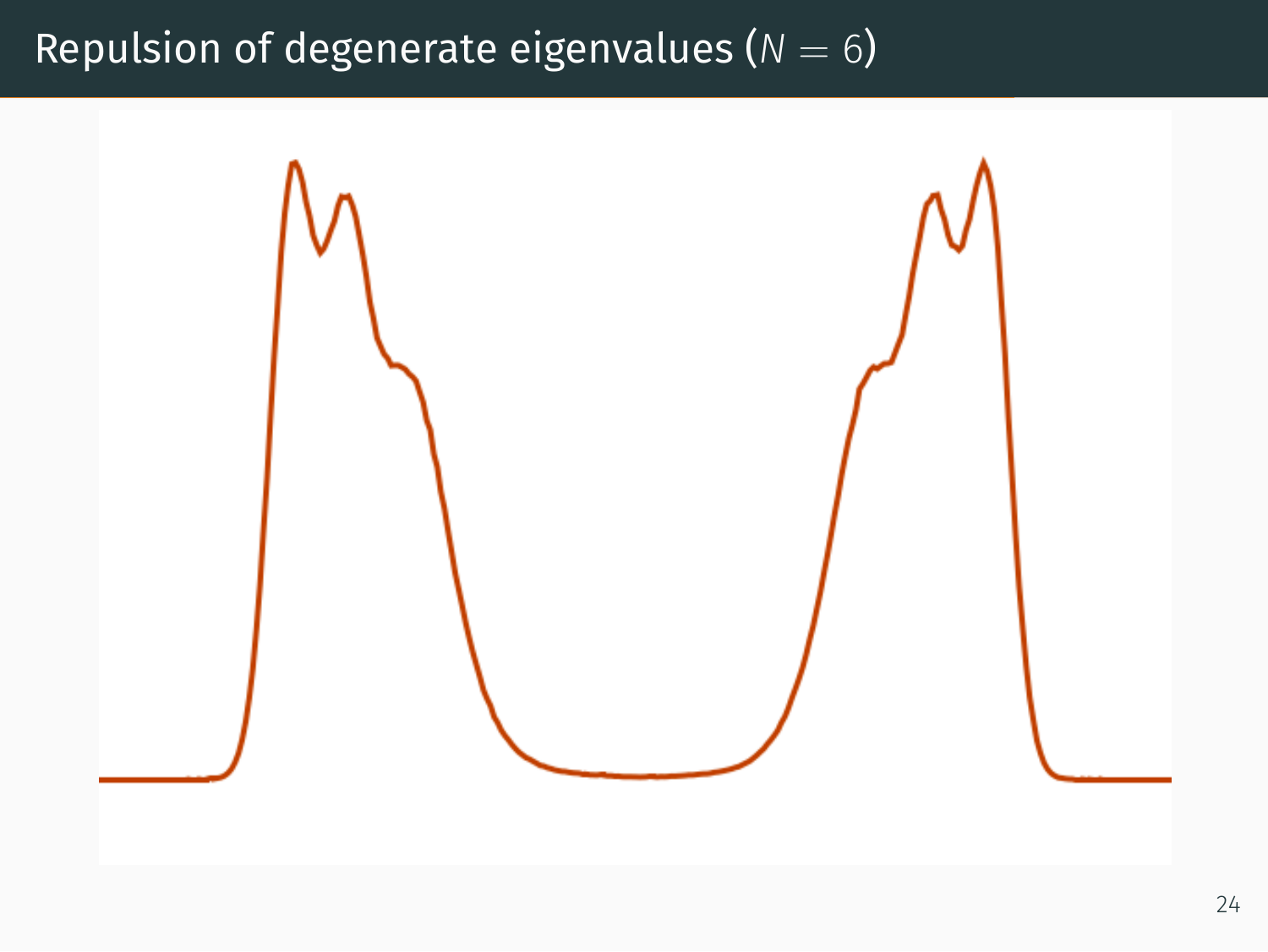## Heat capacity as a function of rescaled mass parameter

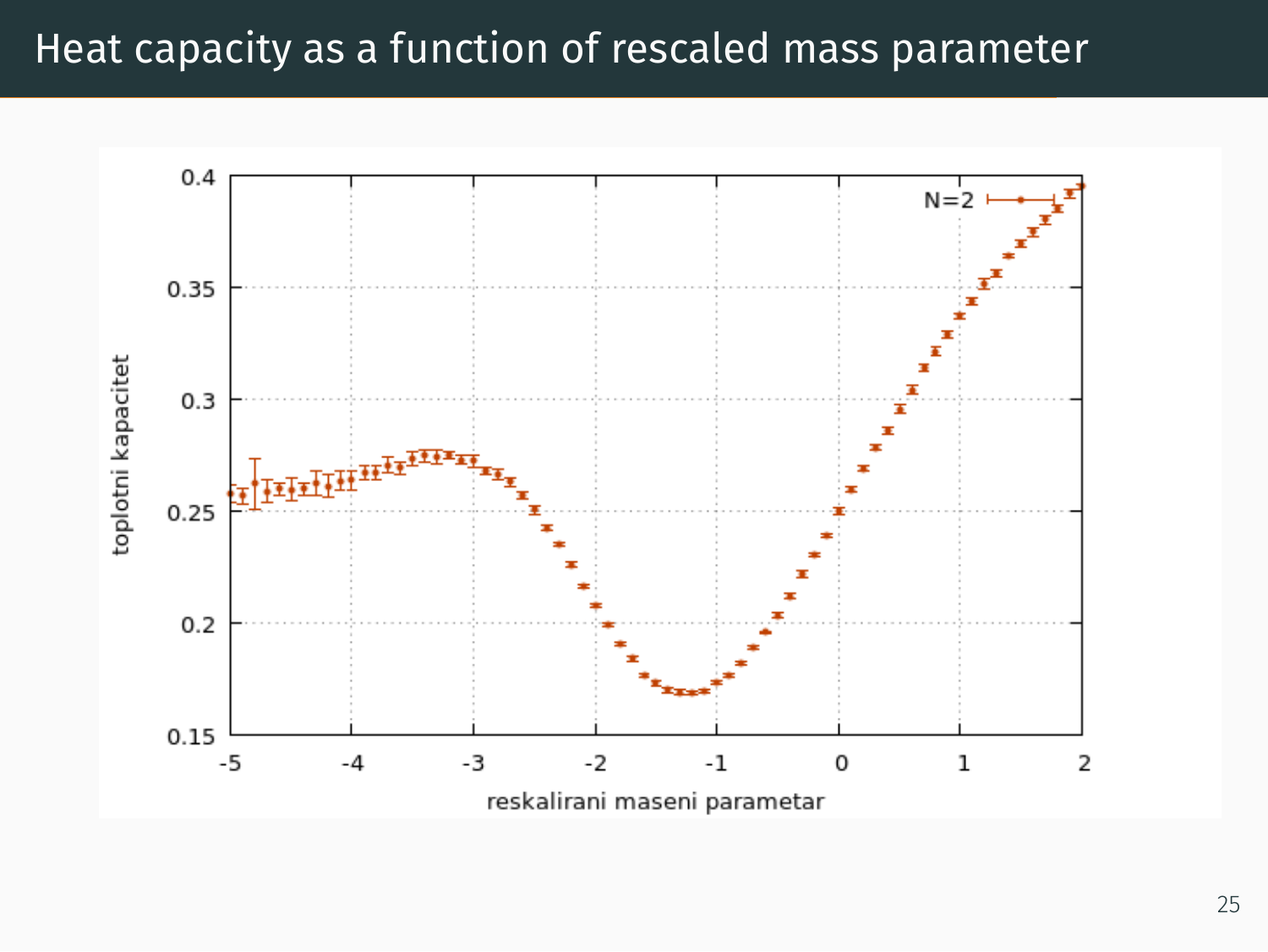# Heat capacity as a function of rescaled mass parameter (collapsed data)

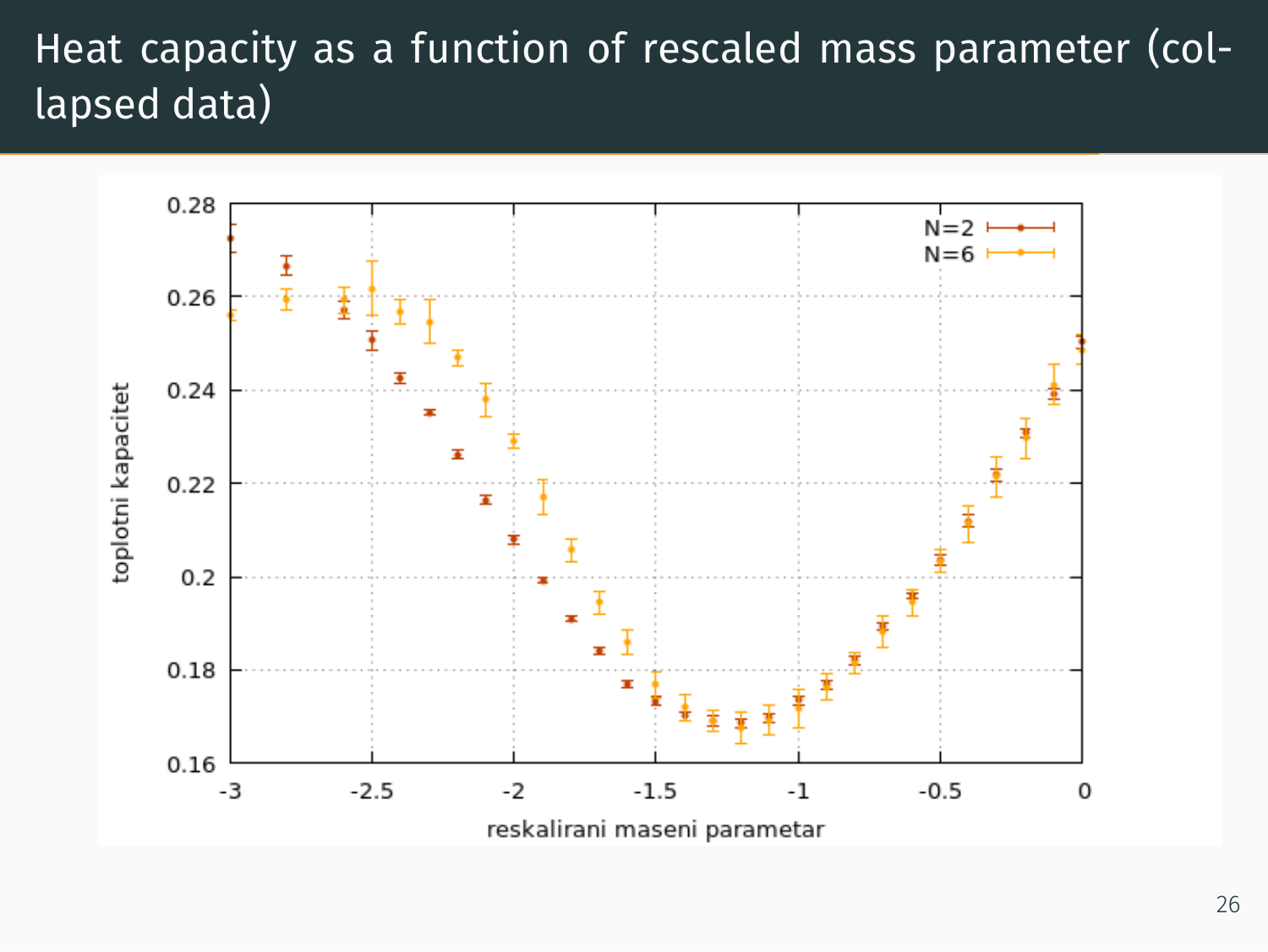# Susceptibility as a function of rescaled mass parameter (collapsed data)

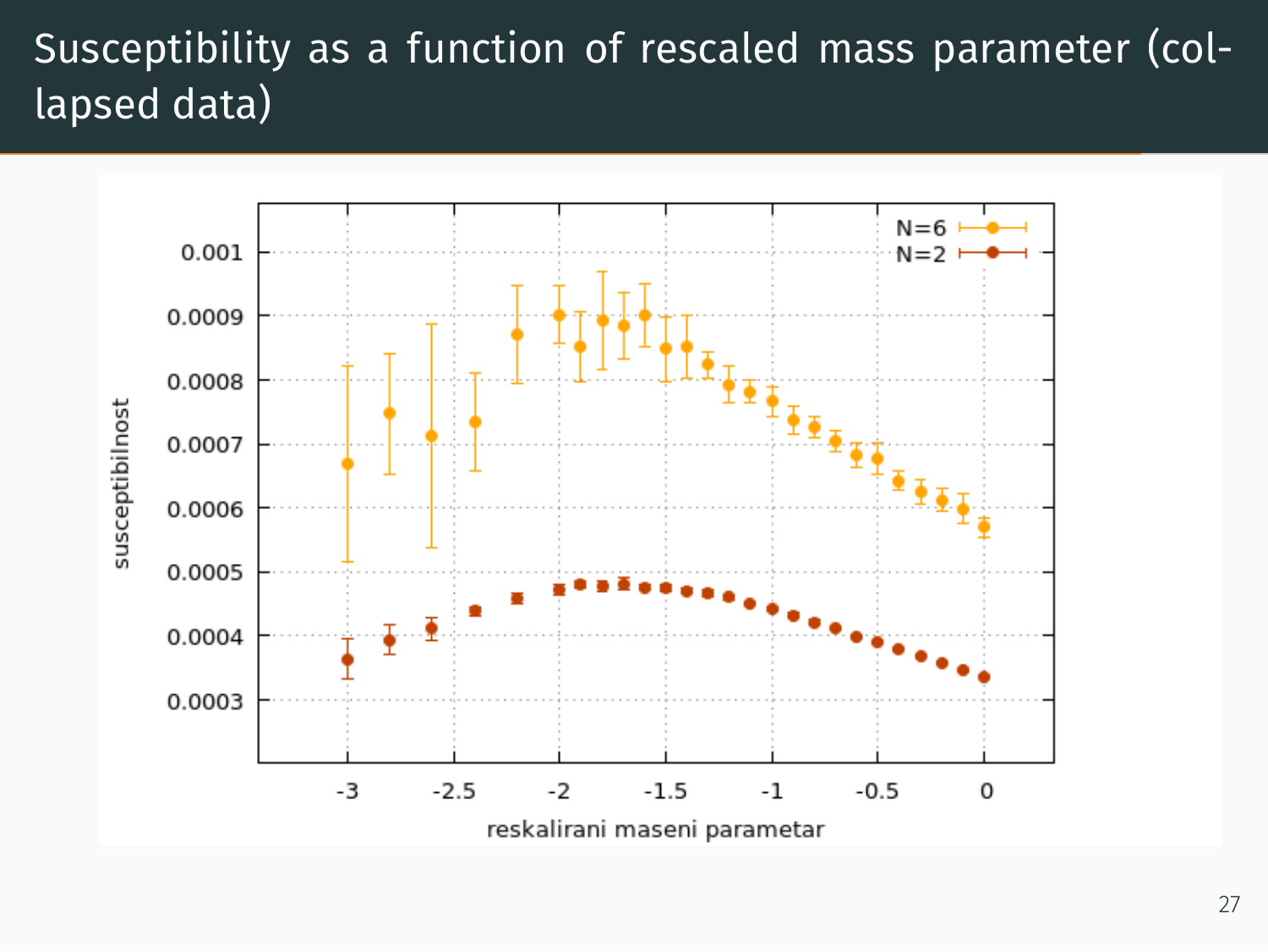## First results: Phase diagram & modified ordered phase

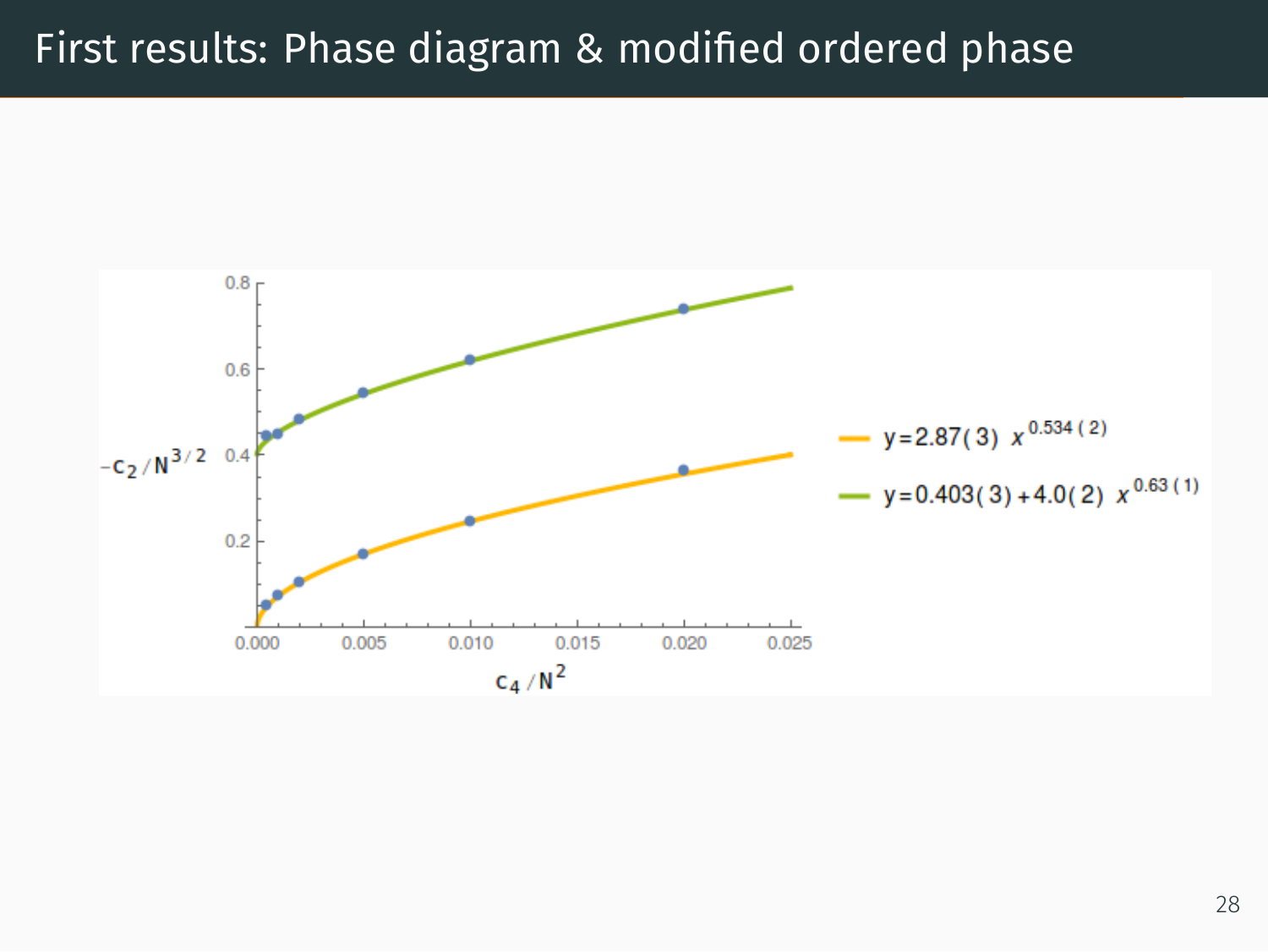# Thank you for the attention.